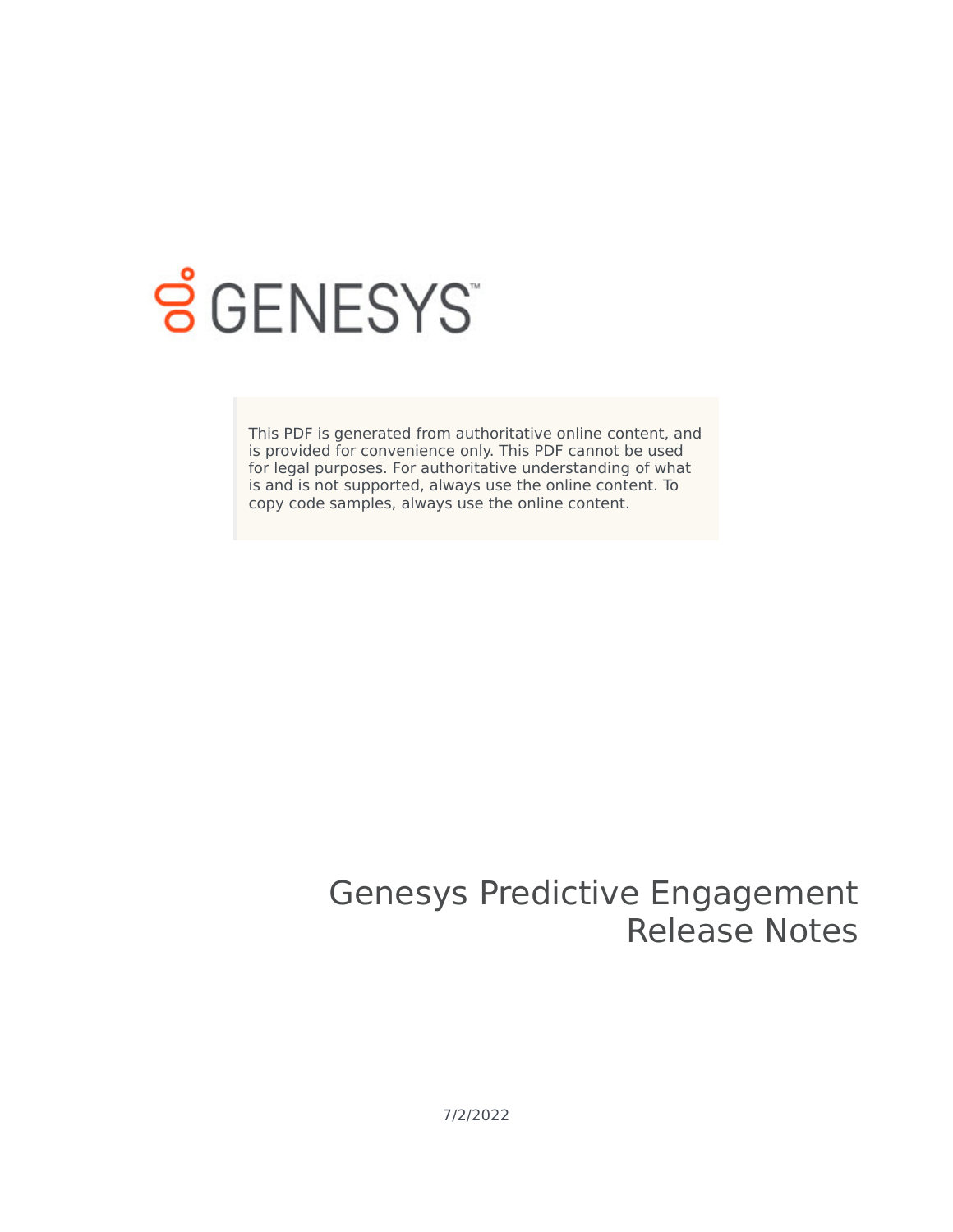# Table of Contents

| <b>Admin UI</b>                                                    |    |
|--------------------------------------------------------------------|----|
| Administration UI                                                  | 6  |
| January 28, 2019                                                   | 8  |
| November 9, 2018                                                   | 10 |
| <b>Agent UI</b>                                                    |    |
| <b>Agent UI</b>                                                    | 12 |
| November 9, 2018                                                   | 14 |
| <b>Predictive Engagement SDK</b>                                   |    |
| <b>Genesys Predictive Engagement SDK</b>                           | 16 |
| January 28, 2019                                                   | 18 |
| November 9, 2018                                                   | 20 |
| <b>Predictive Engagement Plugin for Workspace Desktop Edition</b>  |    |
| Genesys Predictive Engagement Plugin for Workspace Desktop Edition | 22 |
| May 13, 2019                                                       | 24 |
| November 9, 2018                                                   | 26 |
| <b>Agent Pacing Service</b>                                        |    |
| <b>Agent Pacing Service</b>                                        | 28 |
| November 9, 2018                                                   | 30 |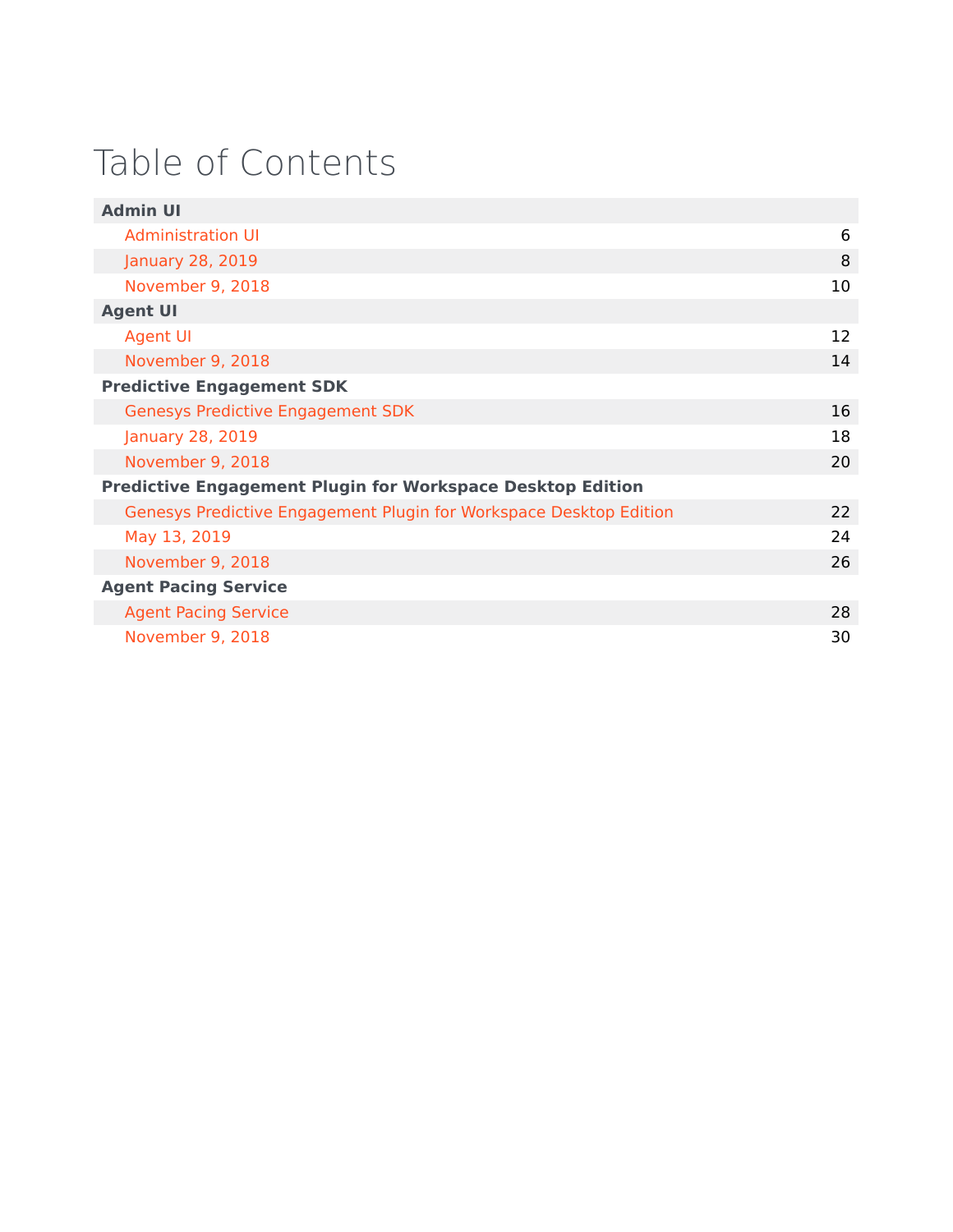- 1 [February 17, 2022](#page-3-0)
- 2 [December 31, 2021](#page-3-1)
- 3 [May 13, 2019](#page-3-2)
- 4 [January 28, 2019](#page-3-3)
- 5 [November 09, 2018](#page-3-4)
- 6 [More Release Information](#page-3-5)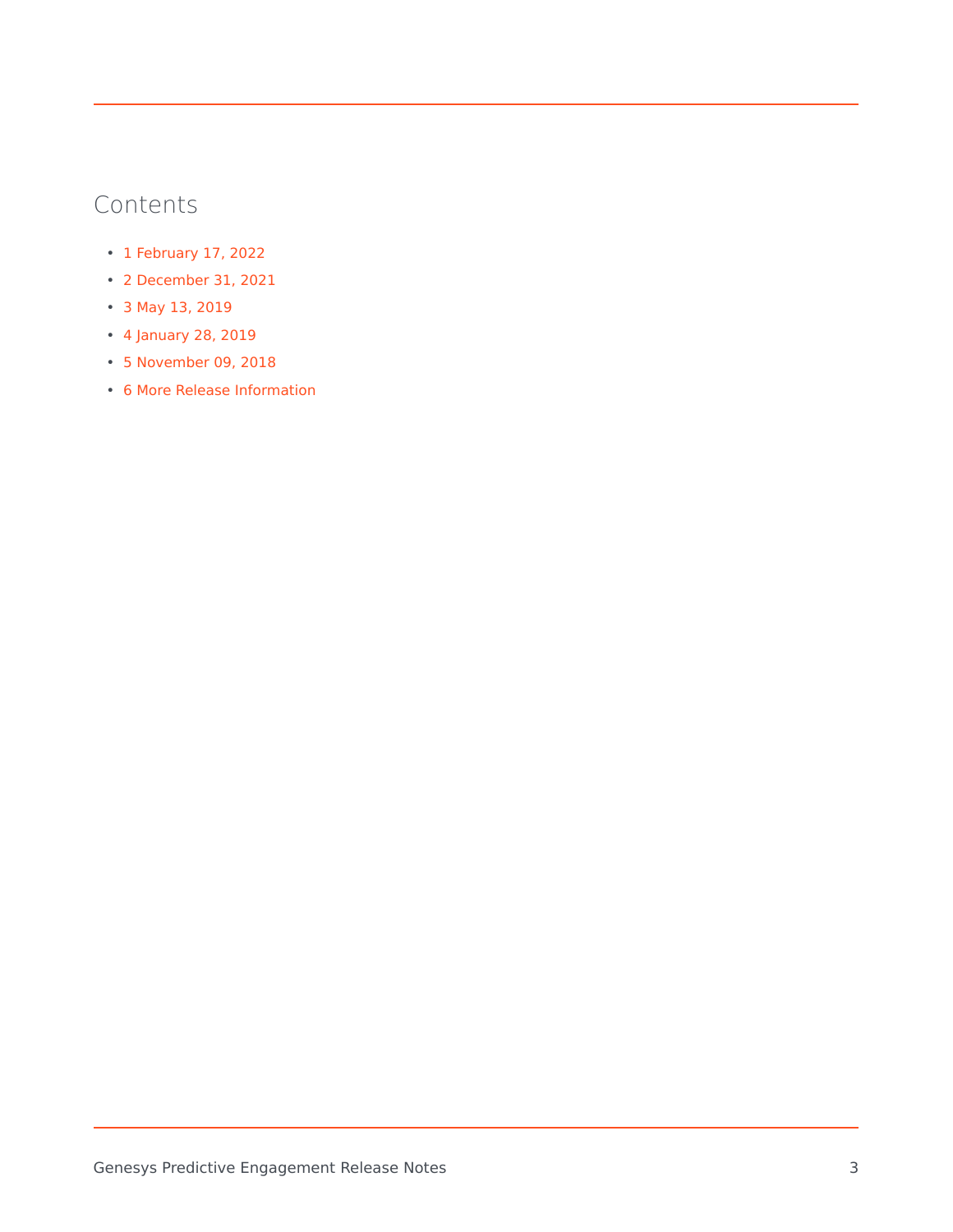### <span id="page-3-0"></span>February 17, 2022

• Security improvements

### <span id="page-3-1"></span>December 31, 2021

• Security improvements

#### <span id="page-3-2"></span>May 13, 2019

• New in this release

#### <span id="page-3-3"></span>January 28, 2019

• Support for GWS regions

#### <span id="page-3-4"></span>November 09, 2018

- Introducing the Genesys Predictive Engagement Admin UI
- Introducing the Genesys Predictive Engagement SDK
- Deployment features
- Genesys Predictive Engagement Plugin for Workspace Desktop Edition Version 9.0.001.01

#### <span id="page-3-5"></span>More Release Information

Other Genesys Resources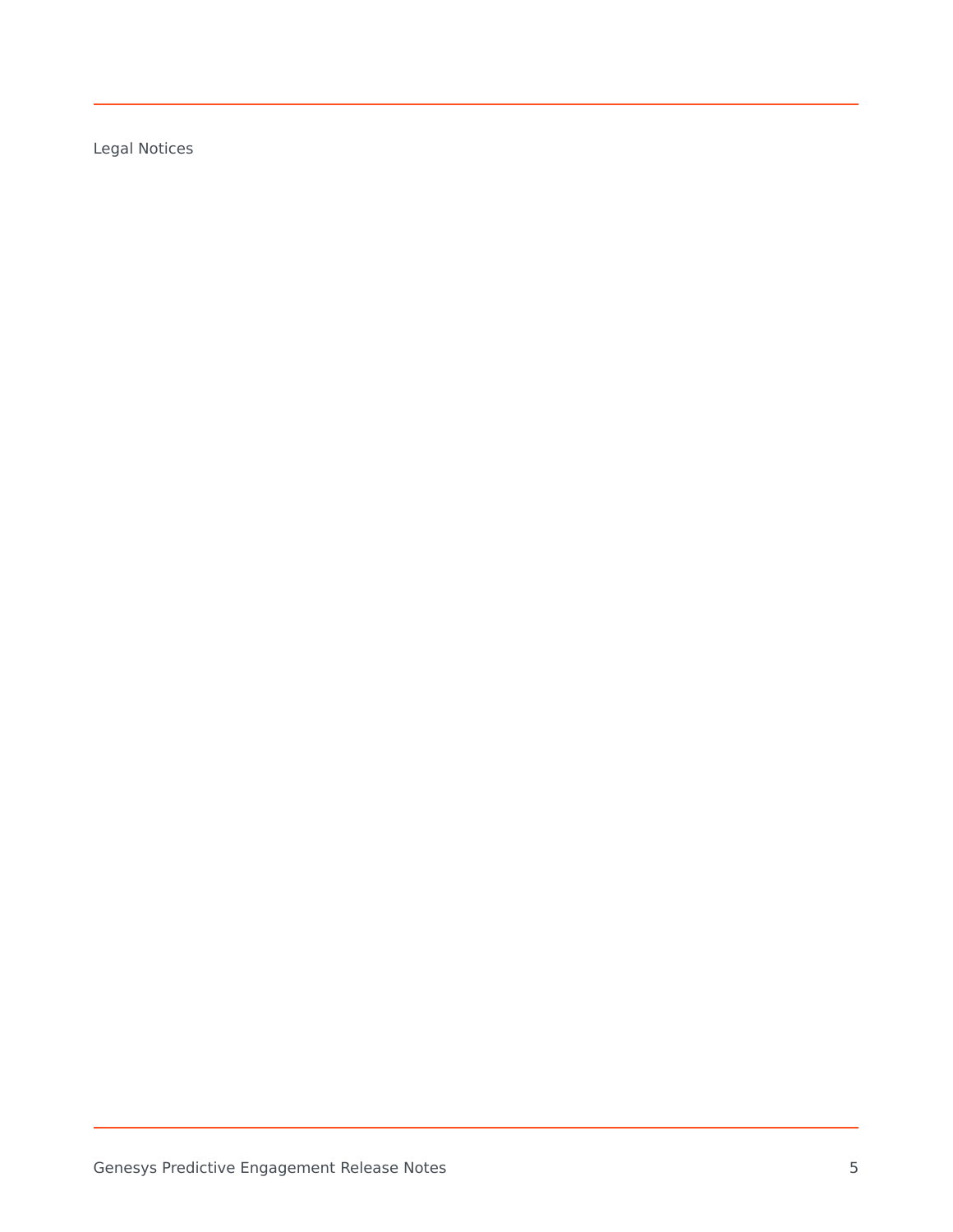# <span id="page-5-0"></span>Administration UI

- [1](#page-0-0)
- 2 [More Release Information](#page-3-5)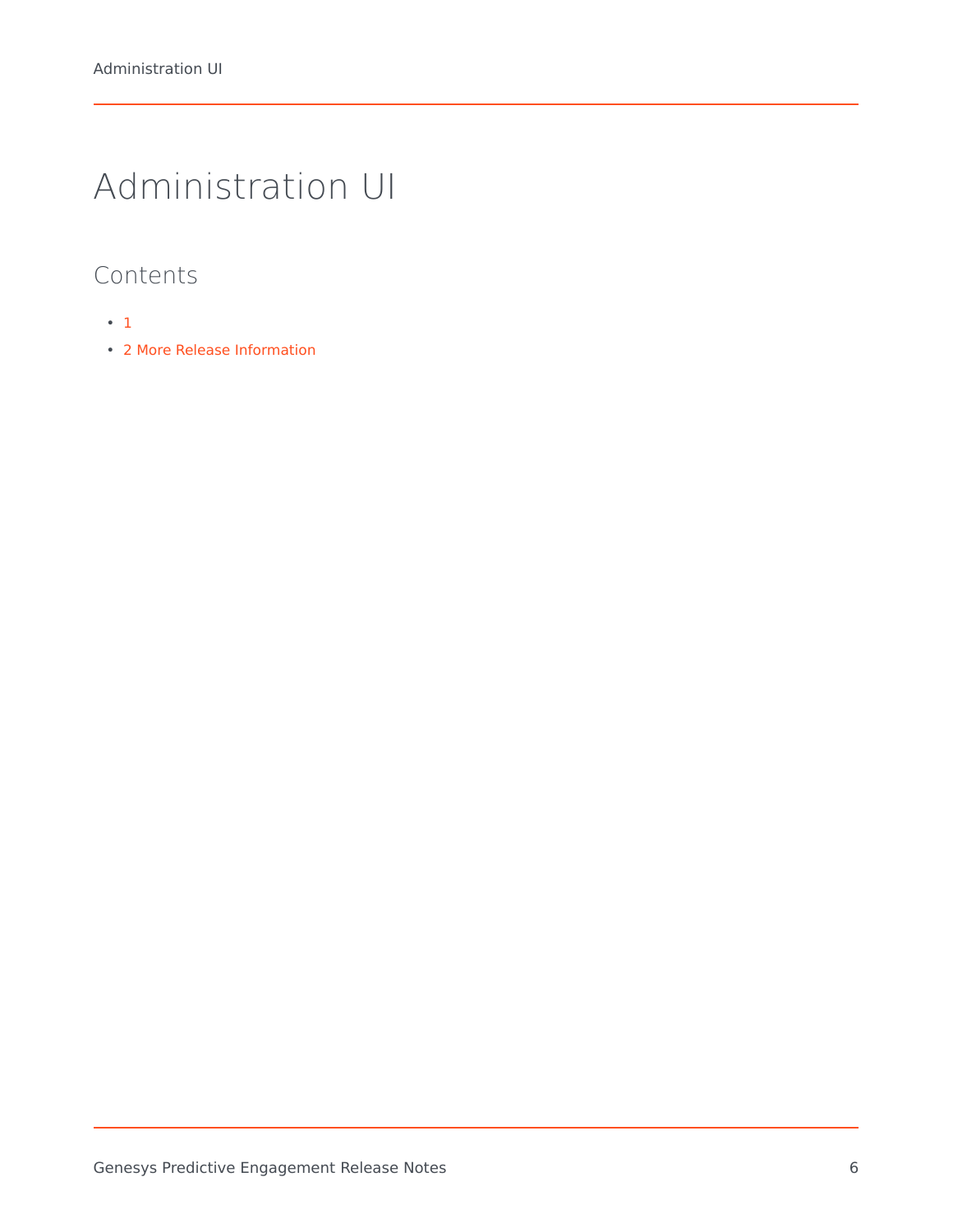• Introducing the Genesys Predictive Engagement Admin UI

#### More Release Information

Other Genesys Resources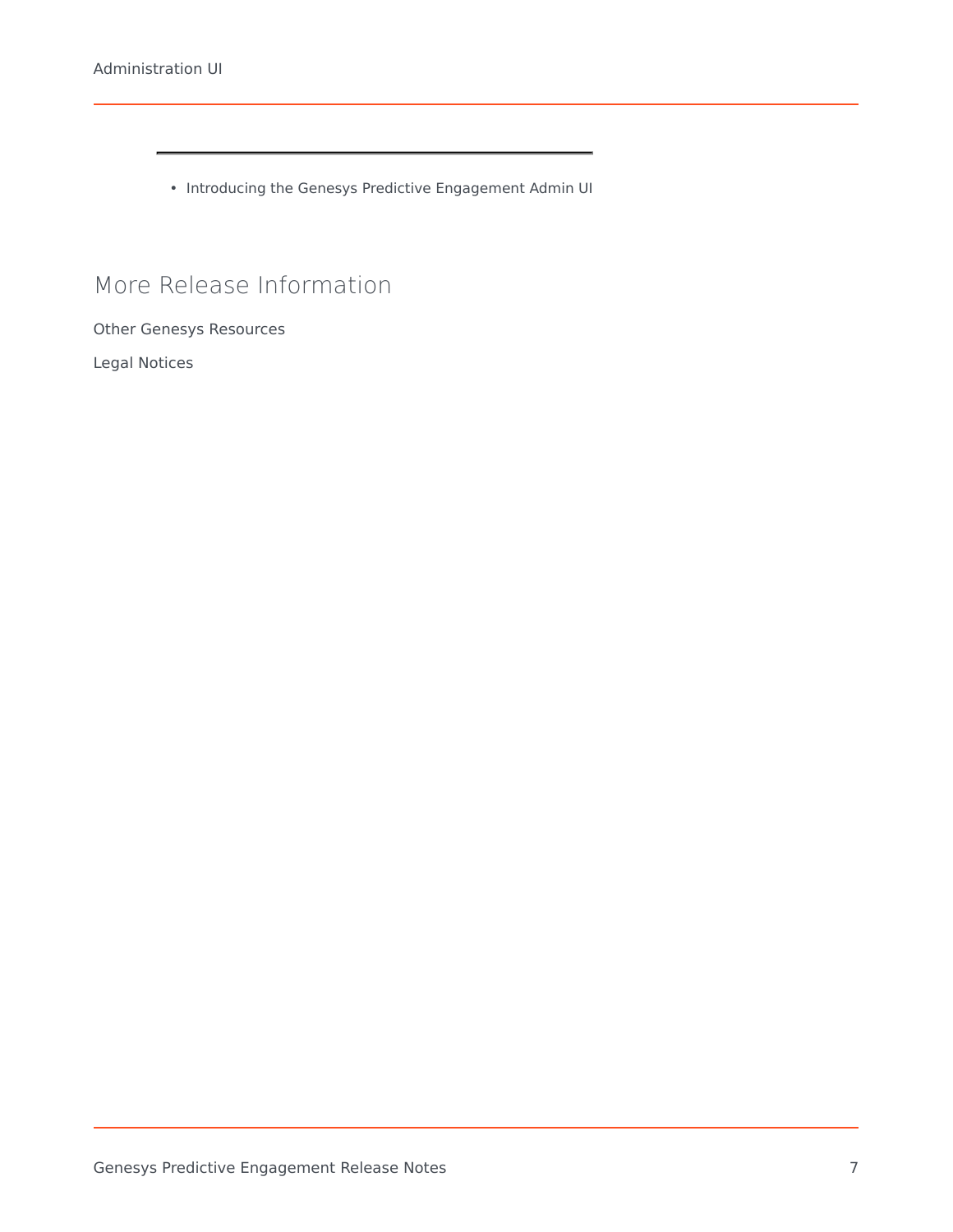# <span id="page-7-0"></span>January 28, 2019

- 1 [Customized tracking snippet](#page-8-0)
- 2 [More Release Information](#page-3-5)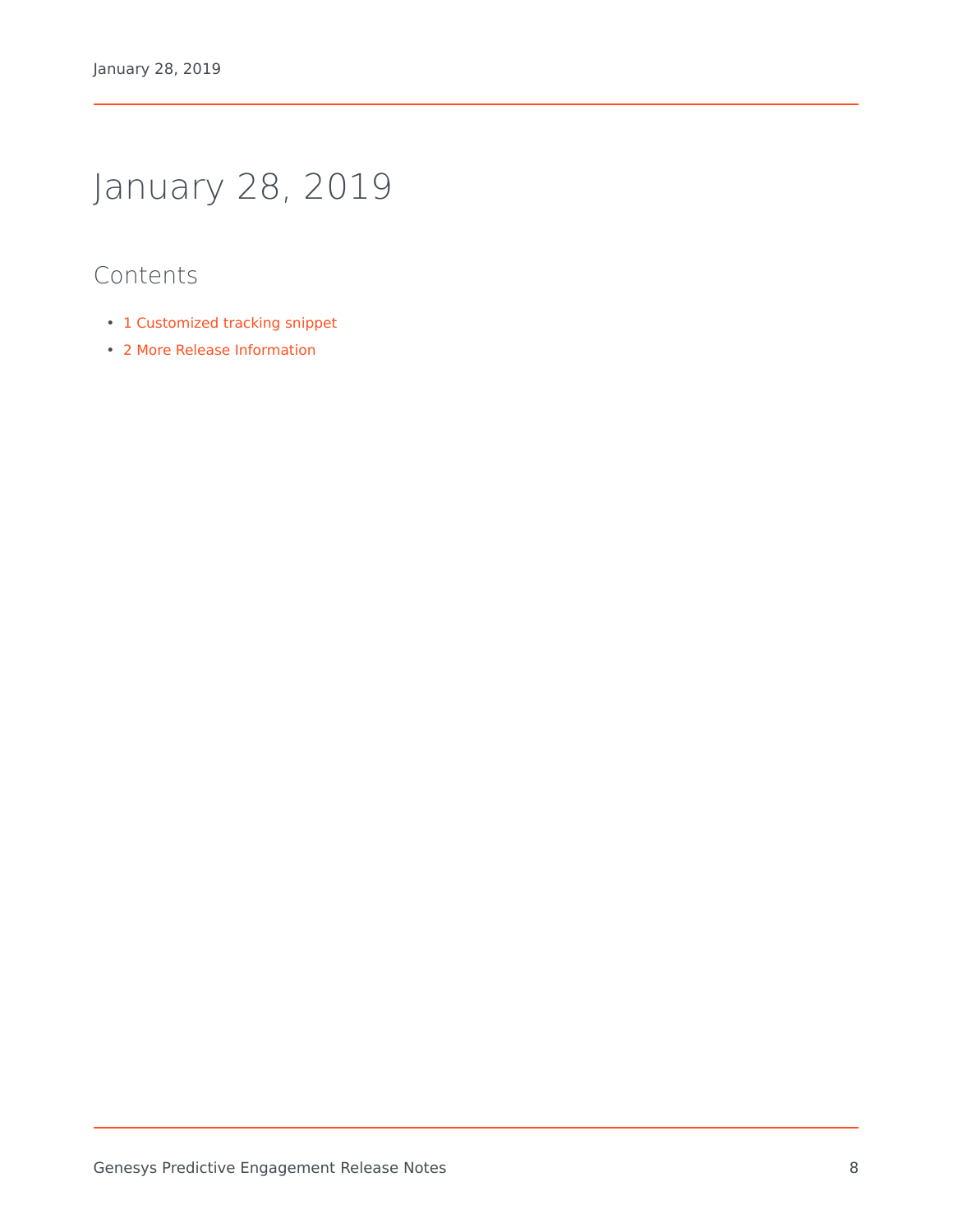Release Notes for the **January 28, 2019** release of the Genesys Predictive Engagement Admin UI.

<span id="page-8-0"></span>Customized tracking snippet

You can now access your customized Genesys Predictive Engagement tracking snippet from the **Settings** menu in the Admin UI. Your organization ID and region are automatically populated for you. For more information, see Tracking snippet.

More Release Information

Other Genesys Resources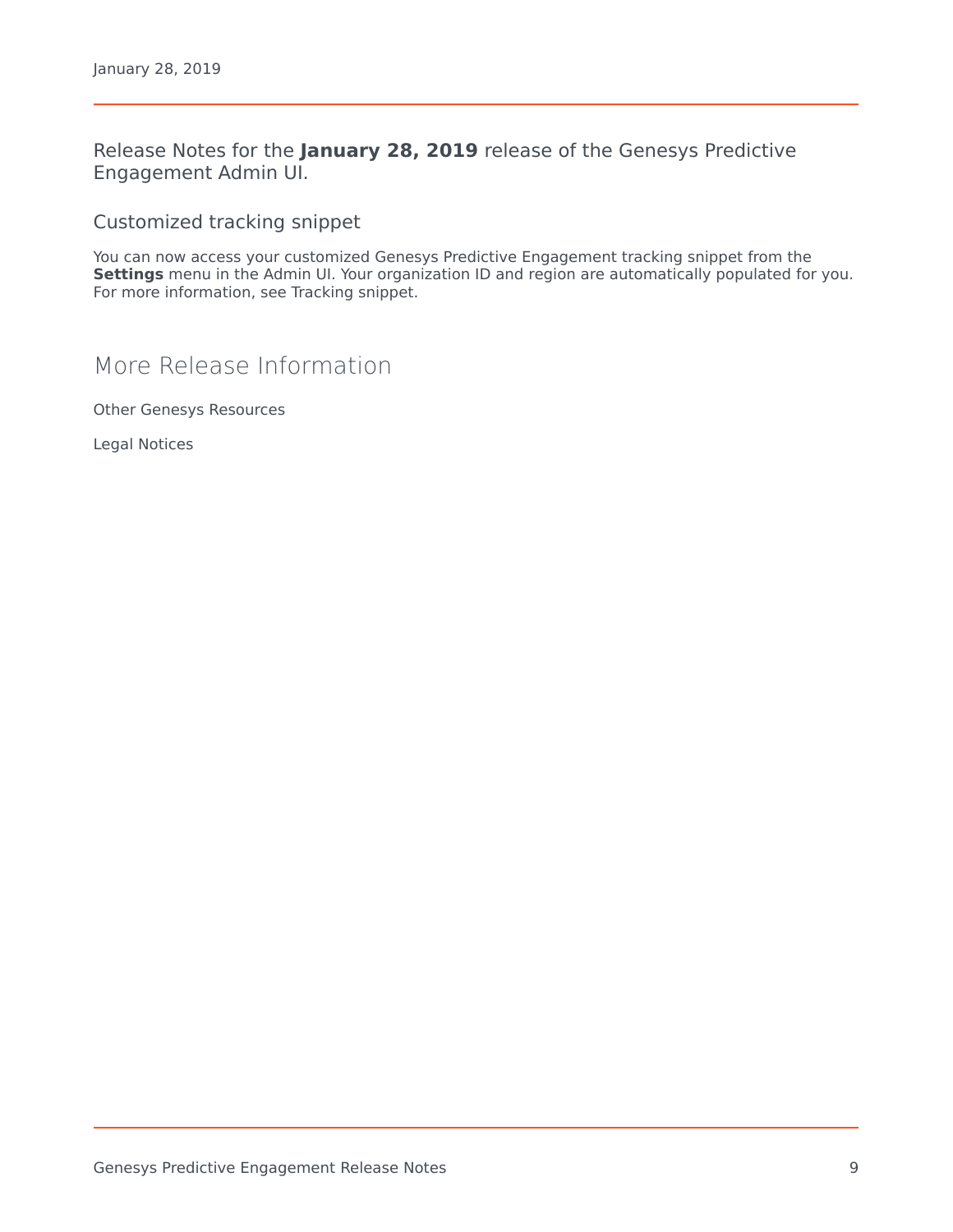# <span id="page-9-0"></span>November 9, 2018

- 1 [Introducing the Genesys Predictive Engagement Admin UI](#page-10-0)
- 2 [More Release Information](#page-3-5)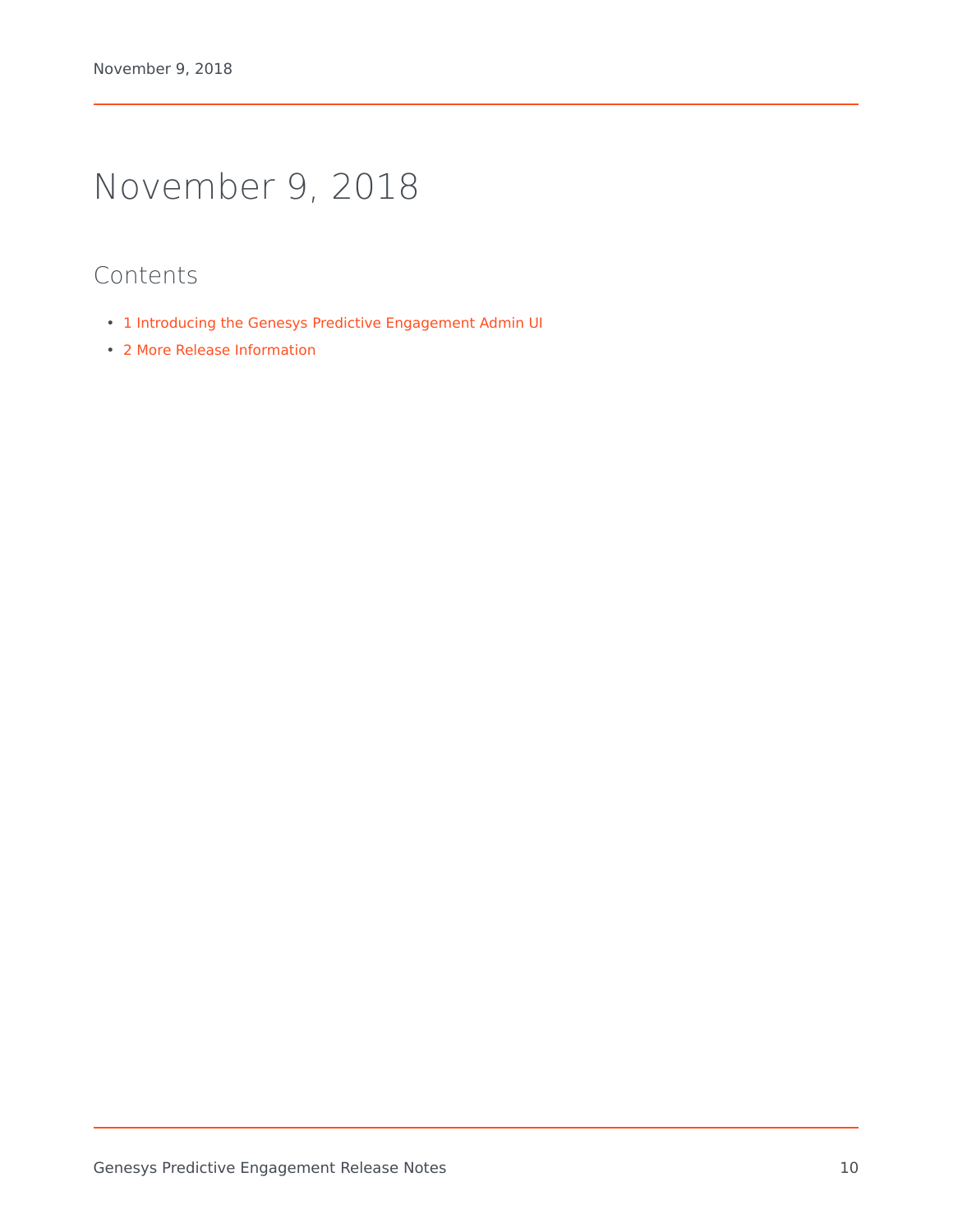#### Release Notes for the **November 9, 2018** release of the Genesys Predictive Engagement Admin UI.

<span id="page-10-0"></span>Introducing the Genesys Predictive Engagement Admin UI

This is the first release of Genesys Predictive Engagement Administrative UI, which administrators and business users use to perform the following tasks:

- Monitor visitors who are currently on the customer's website
- Build journey optimization logic by creating segments, outcomes, and action maps
- Configure additional administrative users
- Define authentication credentials for integrating with other Genesys products
- Define parameters for monitoring visitor activity

For more information on the Admin UI, see Administrator's Guide.

#### More Release Information

Other Genesys Resources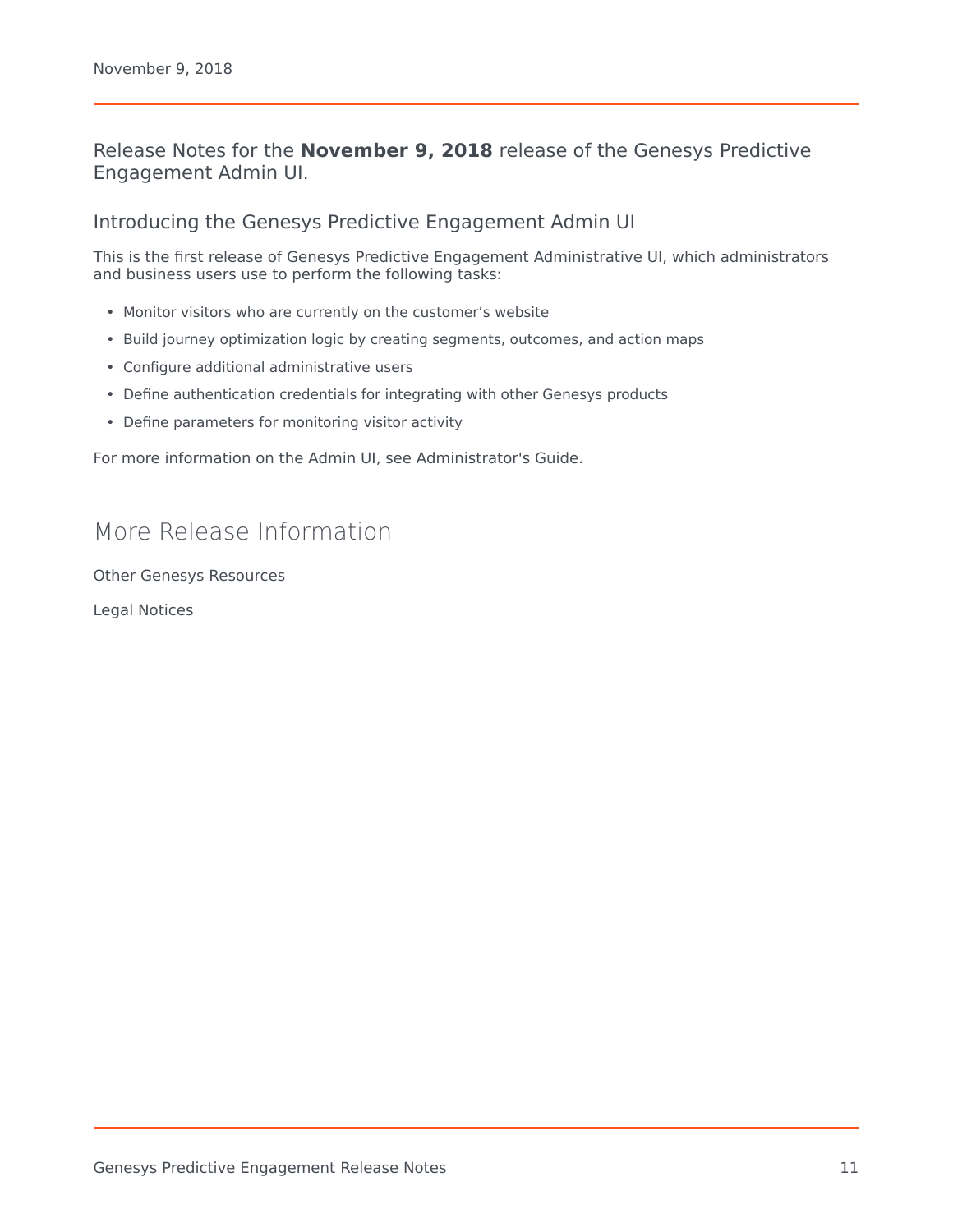# <span id="page-11-0"></span>Agent UI

### Contents

• 1 [More Release Information](#page-3-5)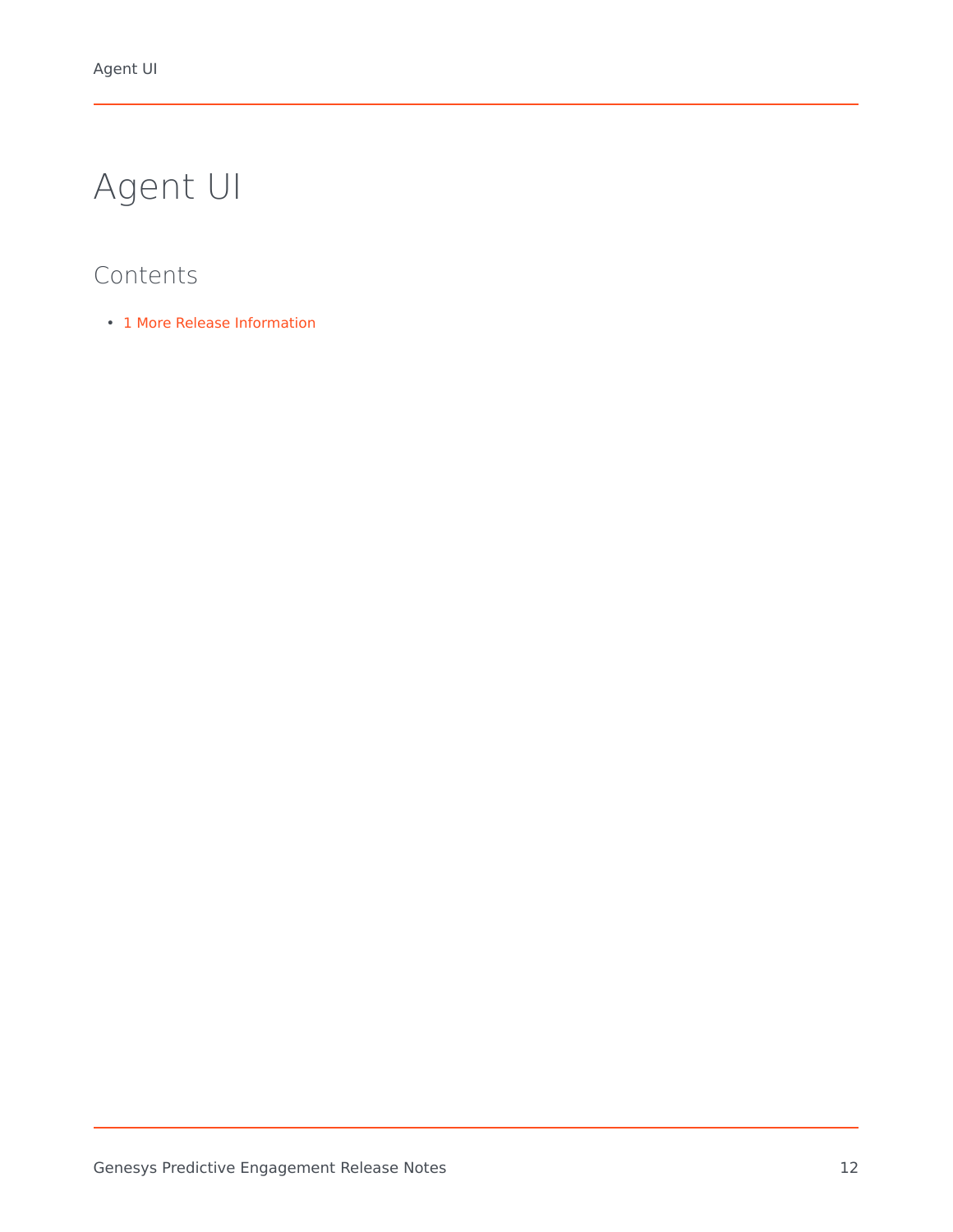### More Release Information

Other Genesys Resources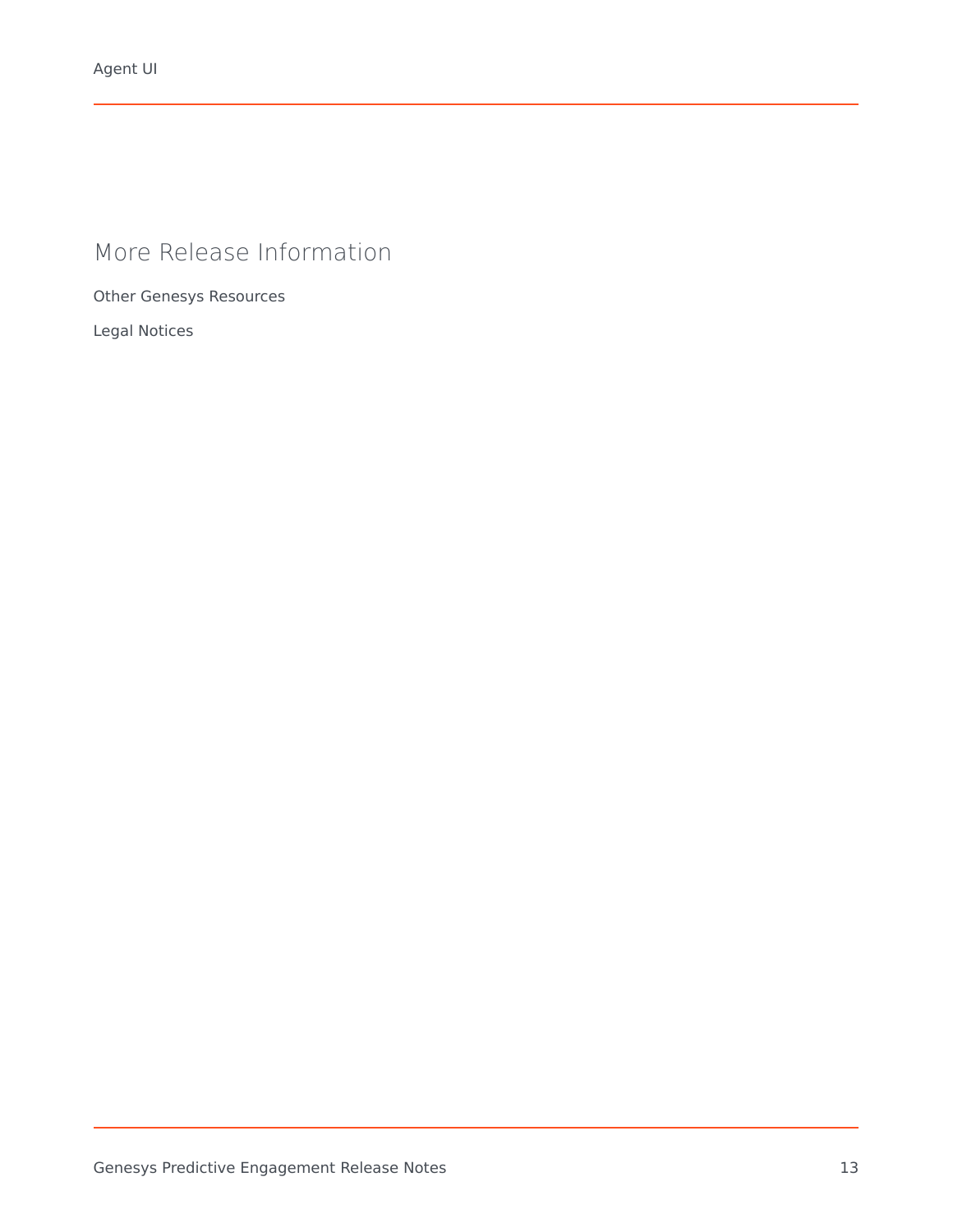# <span id="page-13-0"></span>November 9, 2018

- 1 [Introducing the Genesys Predictive Engagement Agent UI](#page-14-0)
- 2 [More Release Information](#page-3-5)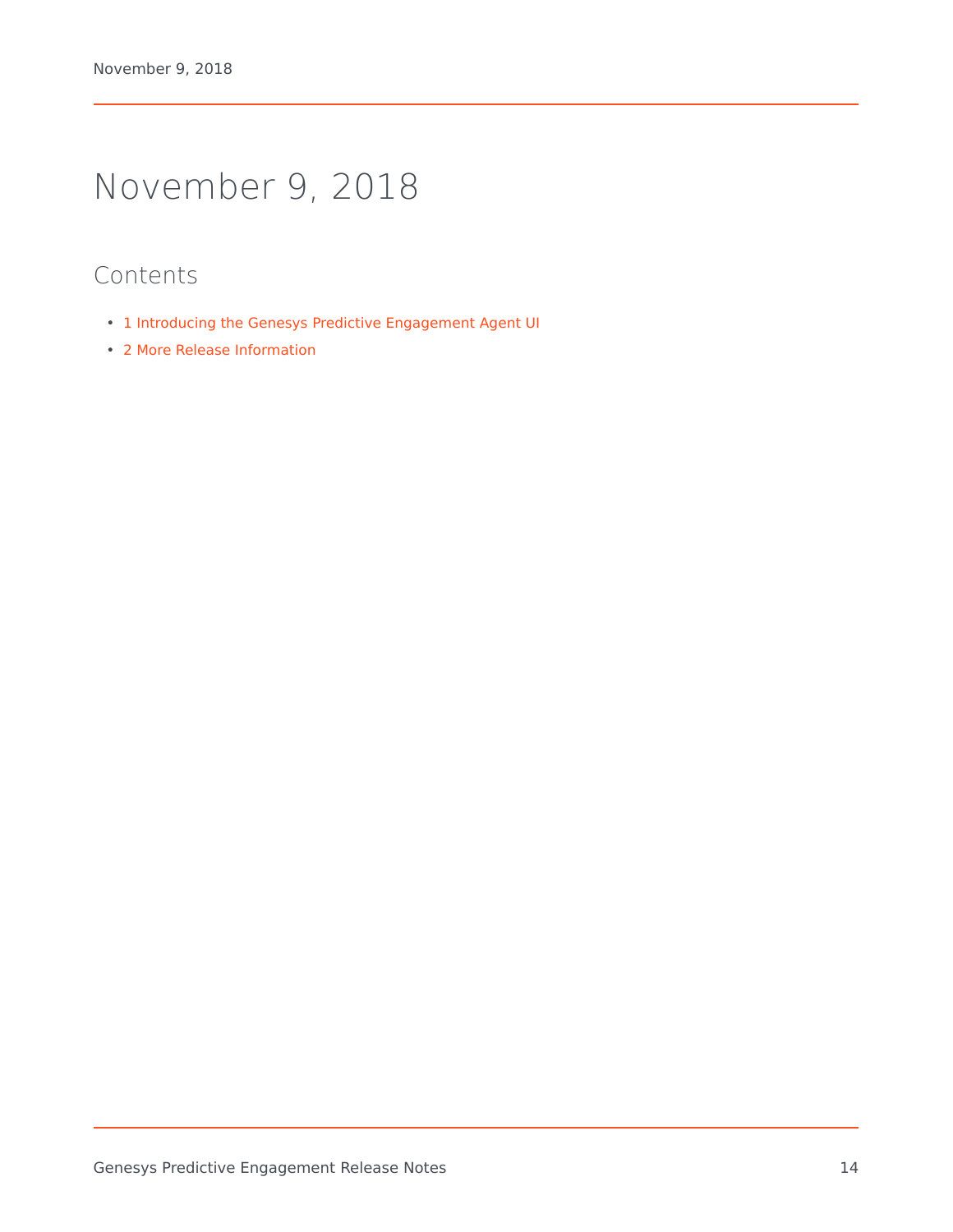#### Release Notes for the **November 9, 2018** release of the Genesys Predictive Engagement Agent UI.

<span id="page-14-0"></span>Introducing the Genesys Predictive Engagement Agent UI

This is the first release of Genesys Predictive Engagement Agent UI, which appears in agent desktops as a new Genesys Predictive Engagement tab. The Genesys Predictive Engagement Agent UI enables agents access to:

- Journey content for a specific visit session
- Visitor details and online presence status
- Visit details
- Real-time customer journey chart
- Real-time view of matched segments
- Real-time view of outcome scores

For more information on the Agent UI, see Agent's Guide.

#### More Release Information

Other Genesys Resources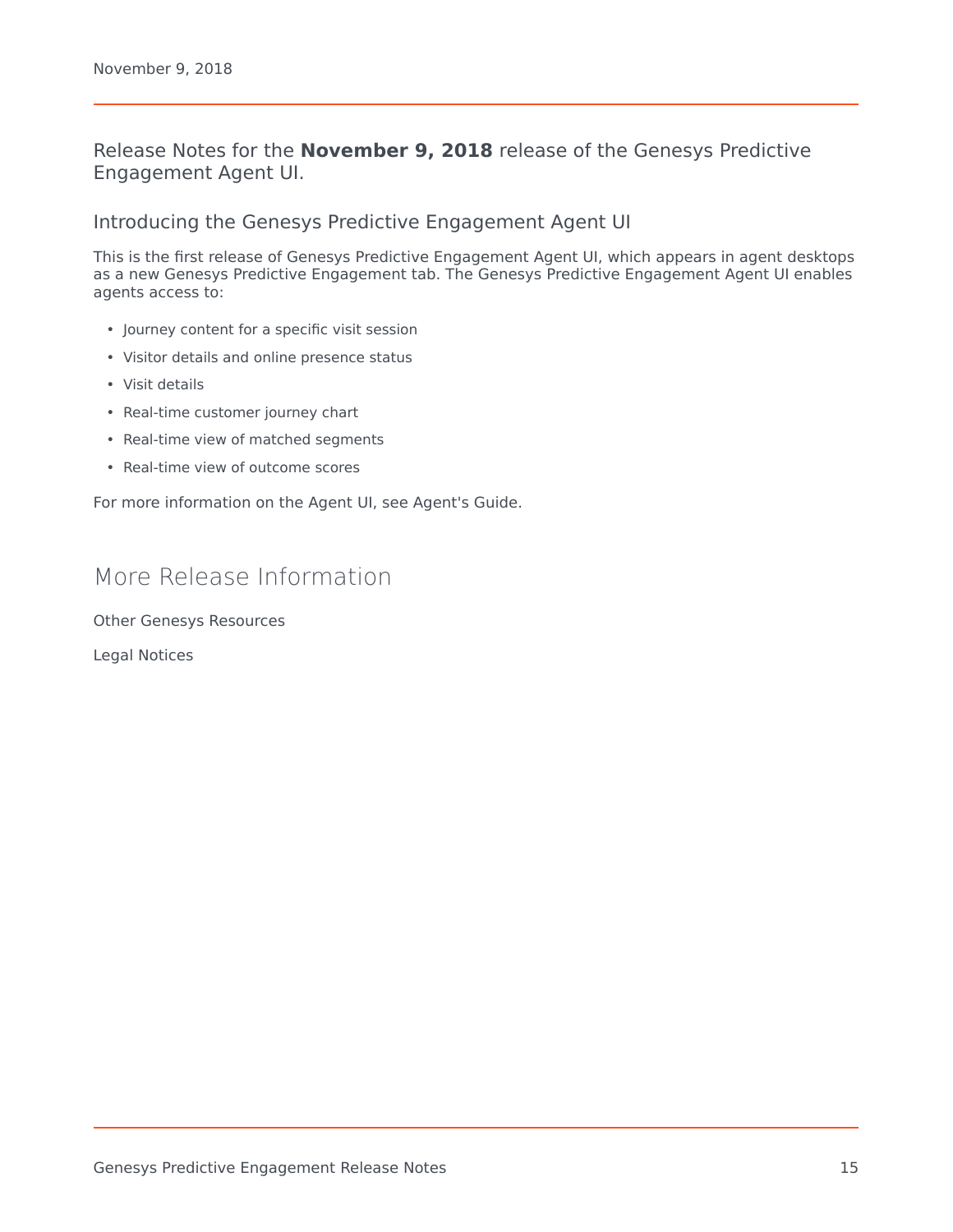### <span id="page-15-0"></span>Genesys Predictive Engagement SDK

- [1](#page-0-0)
- 2 [November 09, 2018](#page-3-4)
- 3 [More Release Information](#page-3-5)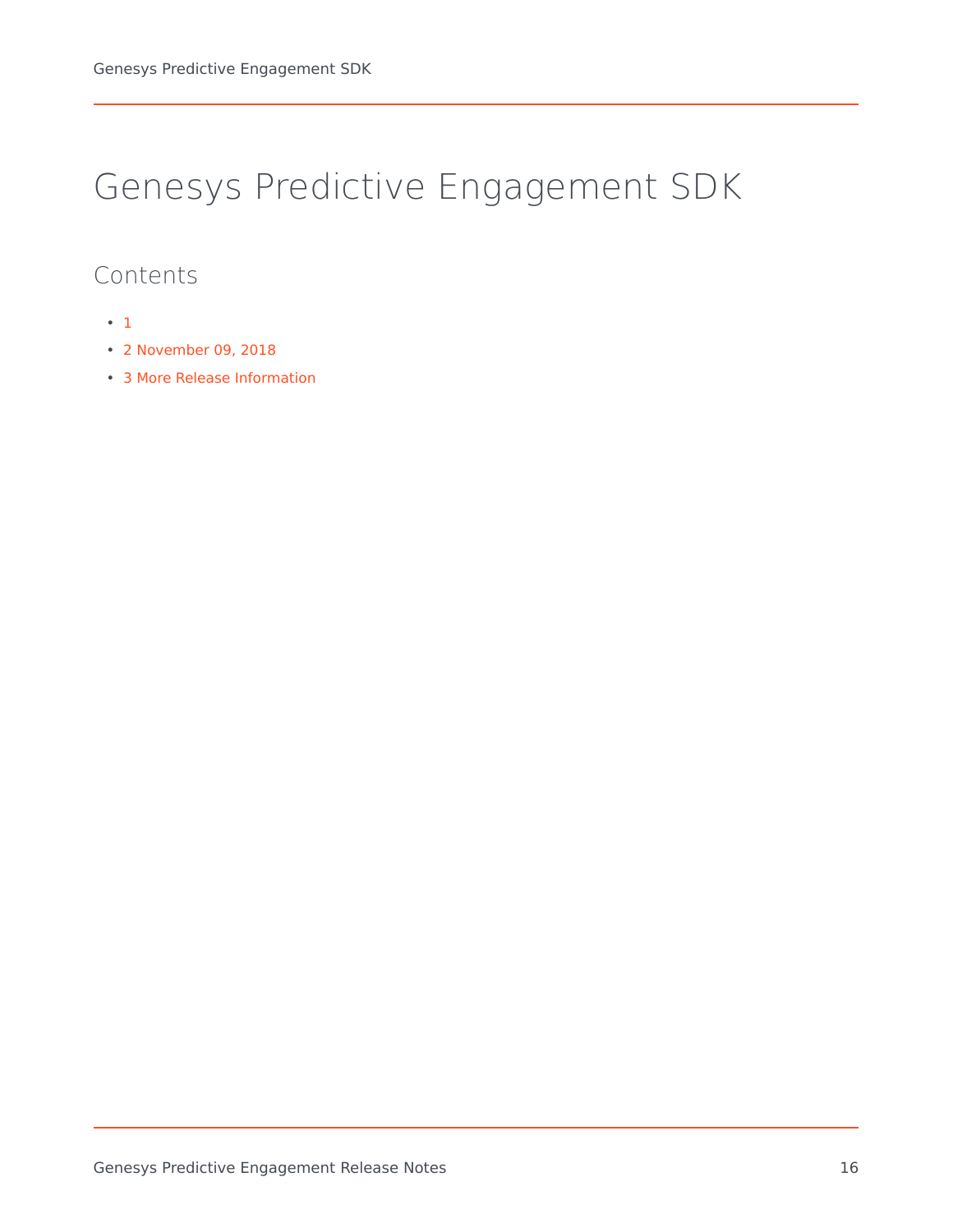• Support for GWS regions

### [November 09, 2018](https://all.docs.genesys.com/ATC/Current/ReleaseNotes/JSDK-Nov-9)

• Introducing the Genesys Predictive Engagement SDK

### More Release Information

Other Genesys Resources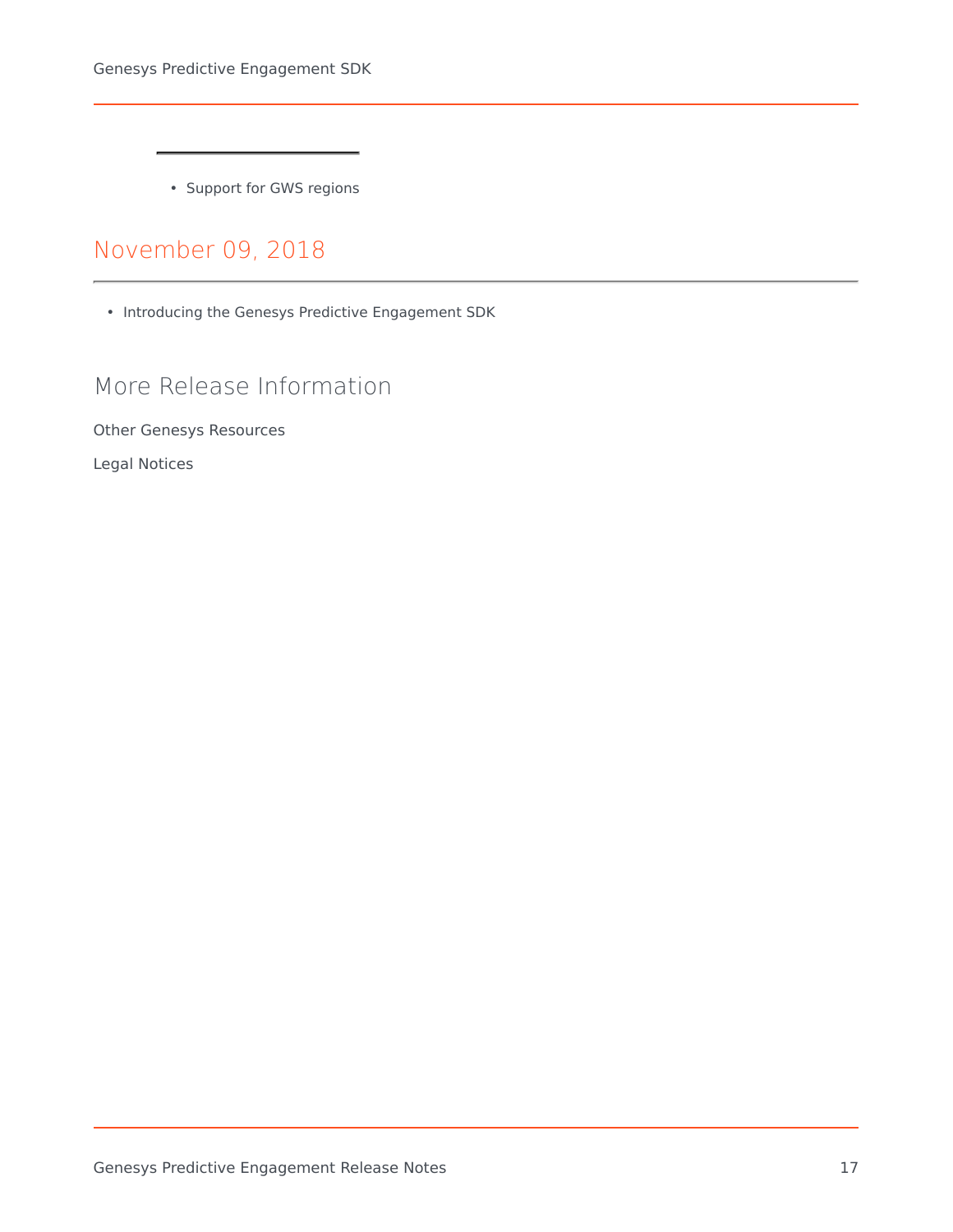# <span id="page-17-0"></span>January 28, 2019

- 1 [Support for GWS regions](#page-18-0)
- 2 [More Release Information](#page-3-5)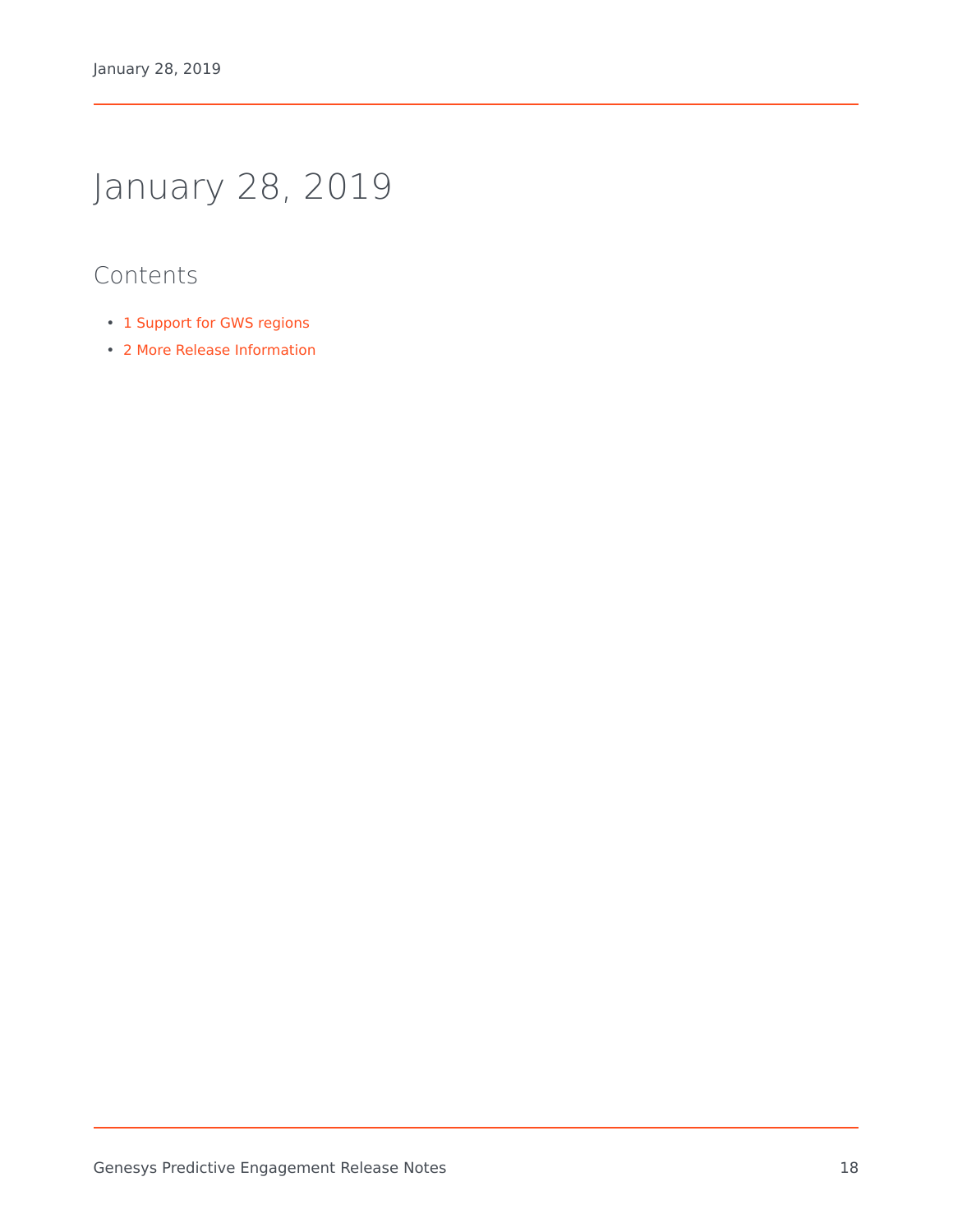Release Notes for the **January 28, 2019** release of the Genesys Predictive Engagement SDK.

<span id="page-18-0"></span>Support for GWS regions

Genesys Predictive Engagement now authenticates with GWS regions. For more information, see Regions.

### More Release Information

Other Genesys Resources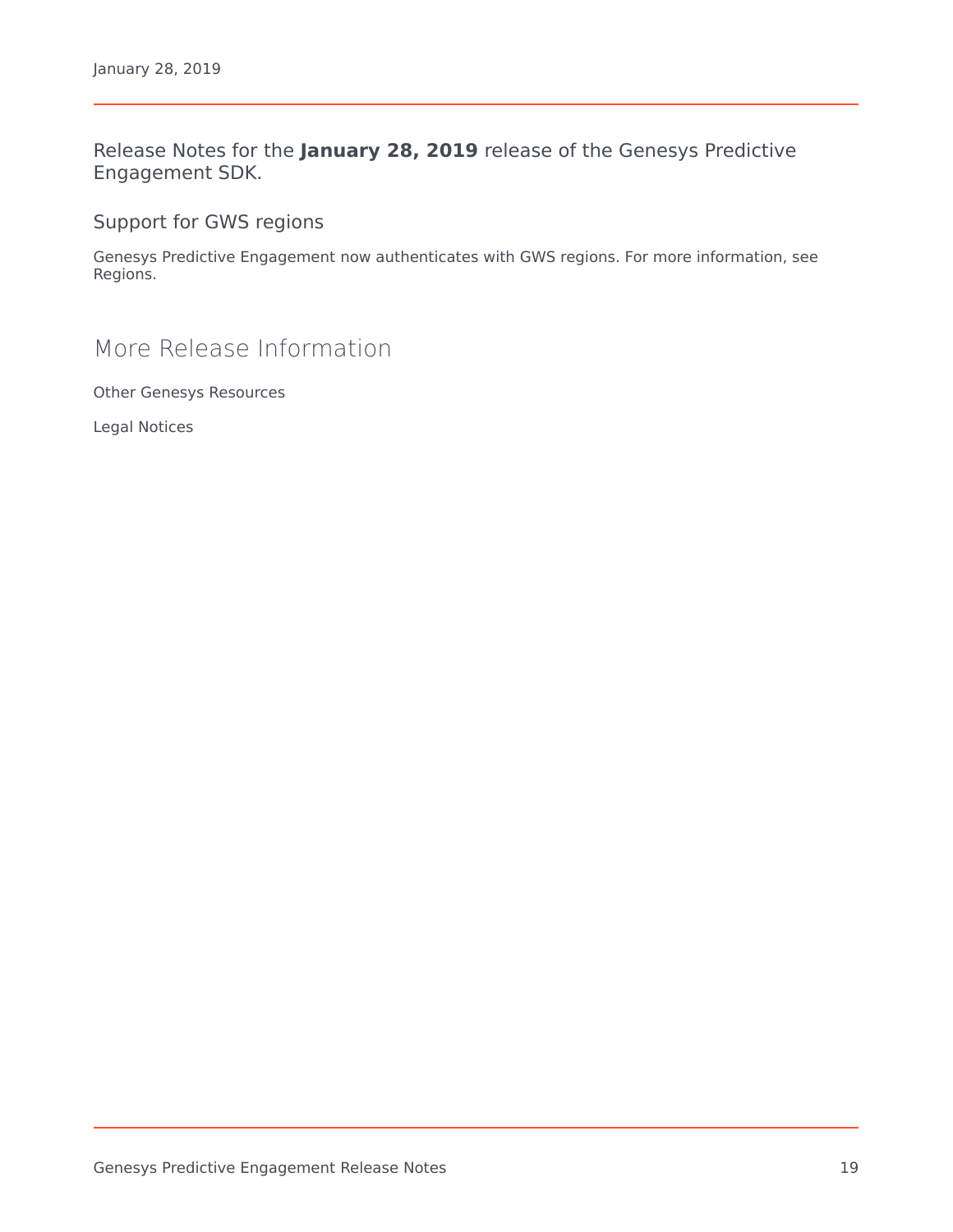# <span id="page-19-0"></span>November 9, 2018

- 1 [Introducing the Genesys Predictive Engagement SDK](#page-20-0)
- 2 [More Release Information](#page-3-5)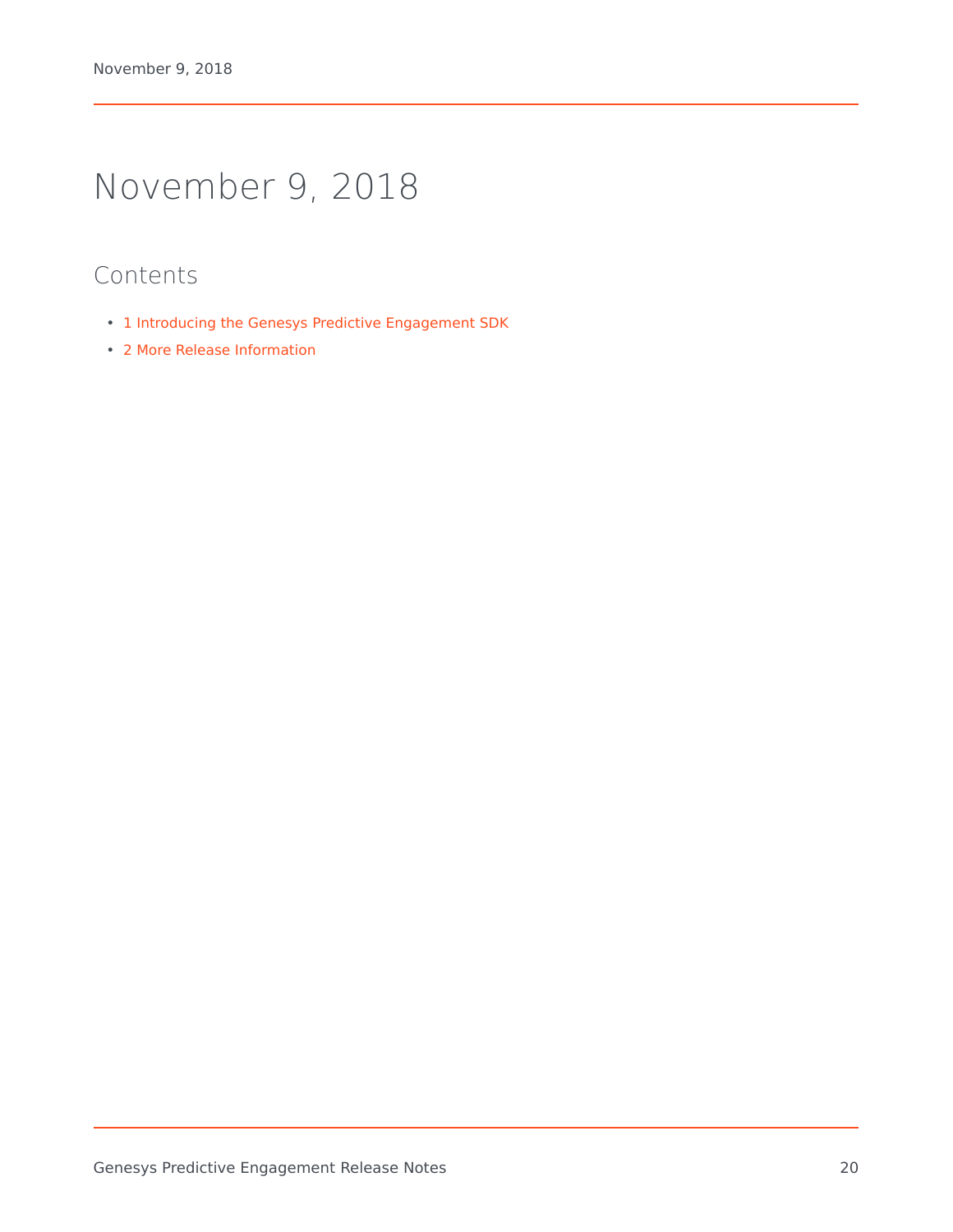#### Release Notes for the **November 9, 2018** release of the Genesys Predictive Engagement SDK.

#### <span id="page-20-0"></span>Introducing the Genesys Predictive Engagement SDK

The Genesys Predictive Engagement SDK enables you to customize how Genesys Predictive Engagement tracks visitors on your website.

Configure website activities, including how Genesys Predictive Engagement:

- Tracks visitors on your website
- Submits events that define visitor activities
- Records and retrieves visitor information using built-in APIs
- Configures tracking settings that are specific to your website
- Revokes cookies

Configure form-based activities, including how Genesys Predictive Engagement:

- Tracks form inputs for visitor information
- Receives form events for tracked forms

For more information on the Genesys Predictive Engagement SDK, see Developer's Guide.

#### More Release Information

Other Genesys Resources Legal Notices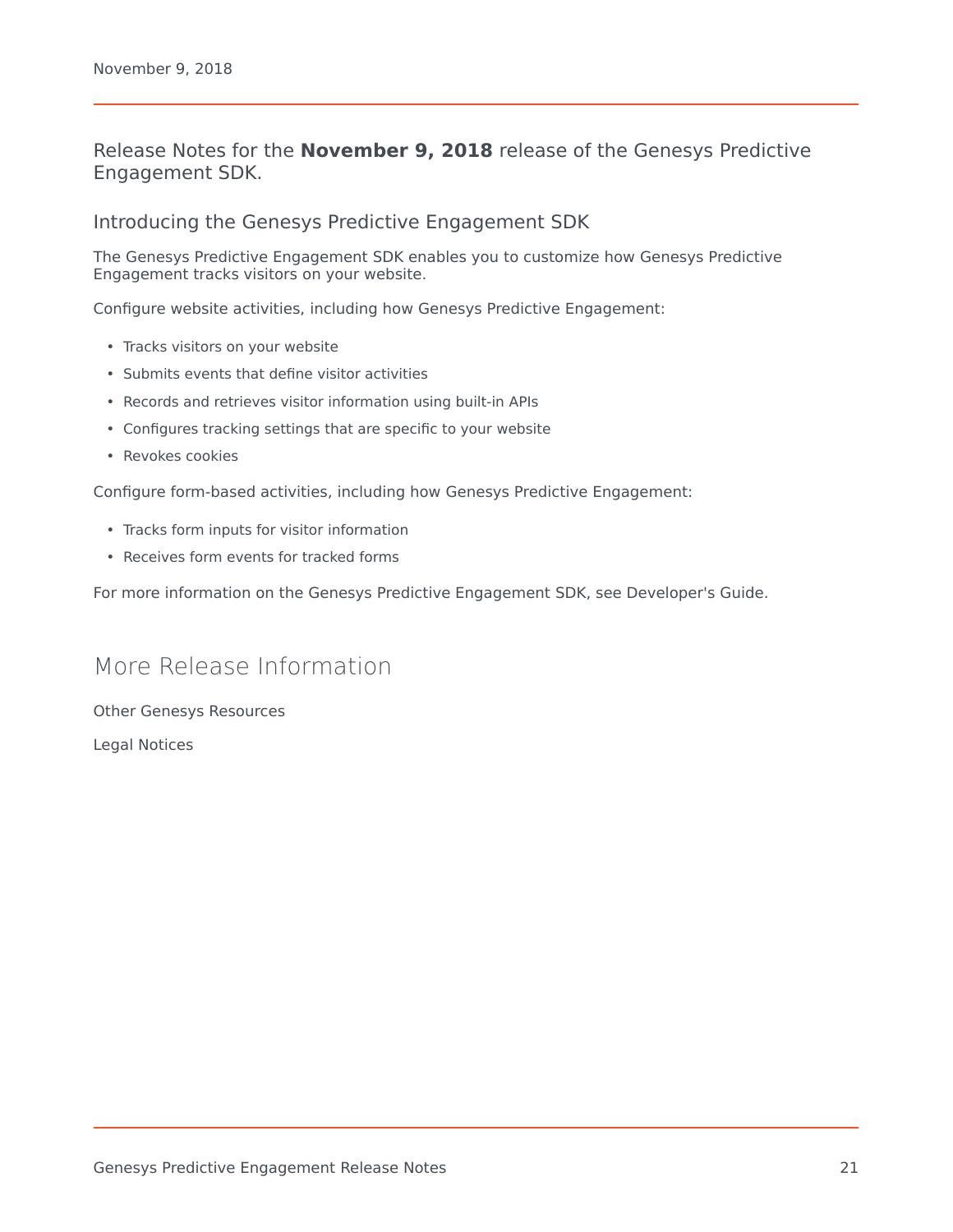# <span id="page-21-0"></span>Genesys Predictive Engagement Plugin for Workspace Desktop Edition

- [1](#page-0-0)
- 2 [November 09, 2018](#page-3-4)
- 3 [More Release Information](#page-3-5)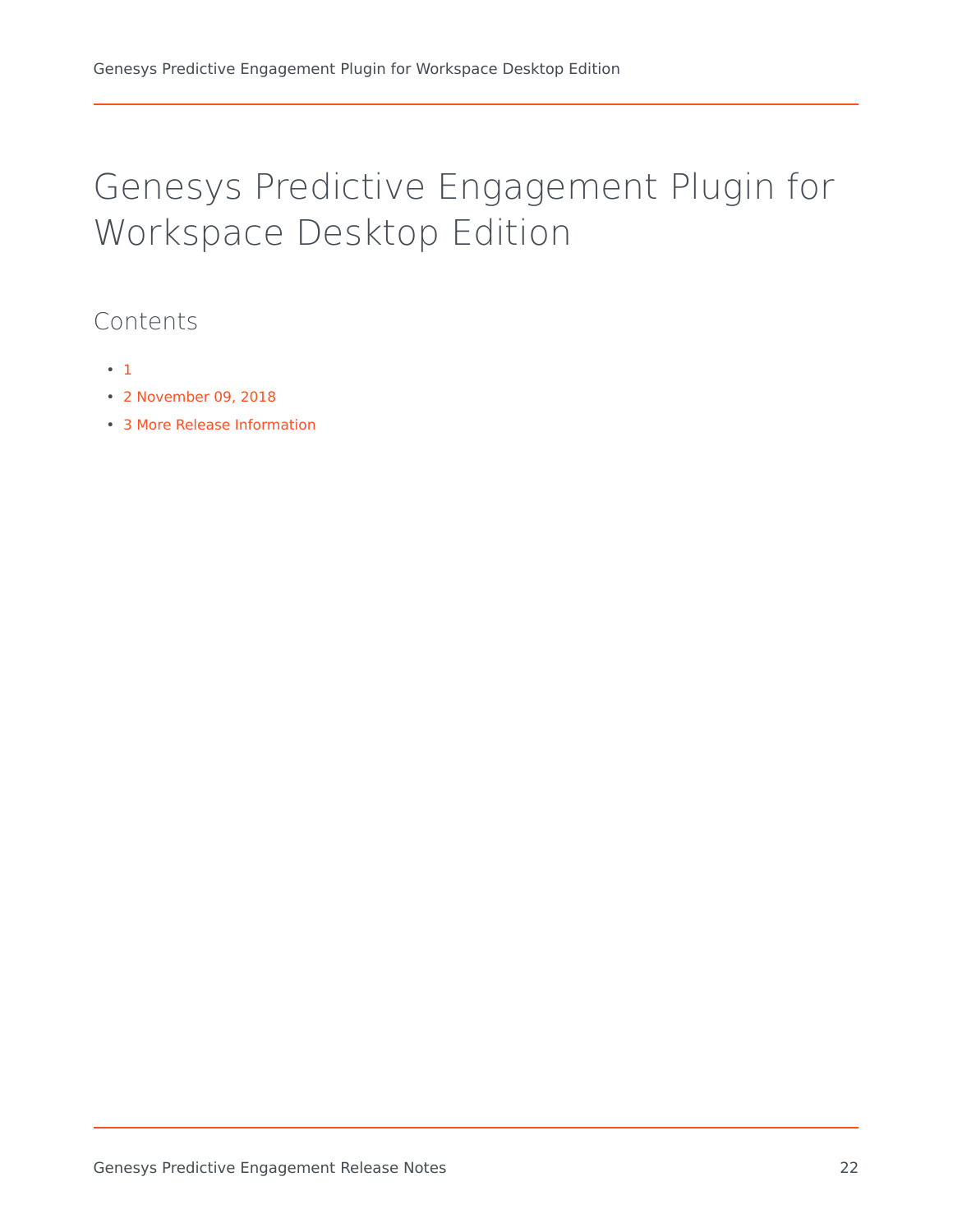• New in this release

### [November 09, 2018](https://all.docs.genesys.com/ATC/Current/ReleaseNotes/WDE-Nov-9)

- Deployment features
- Genesys Predictive Engagement Plugin for Workspace Desktop Edition Version 9.0.001.01

#### More Release Information

Other Genesys Resources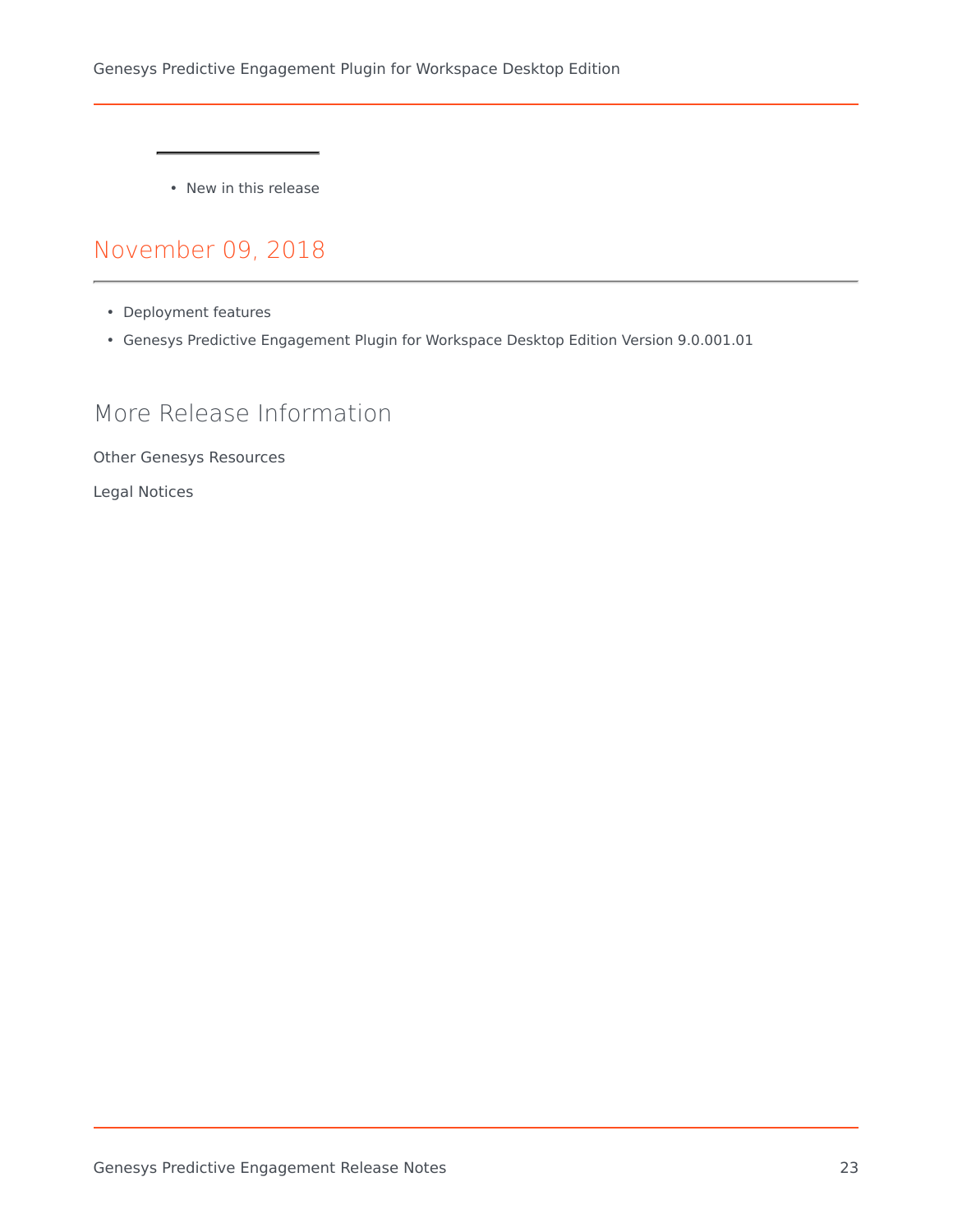# <span id="page-23-0"></span>May 13, 2019

- 1 [New in this release](#page-24-0)
- 2 [More Release Information](#page-3-5)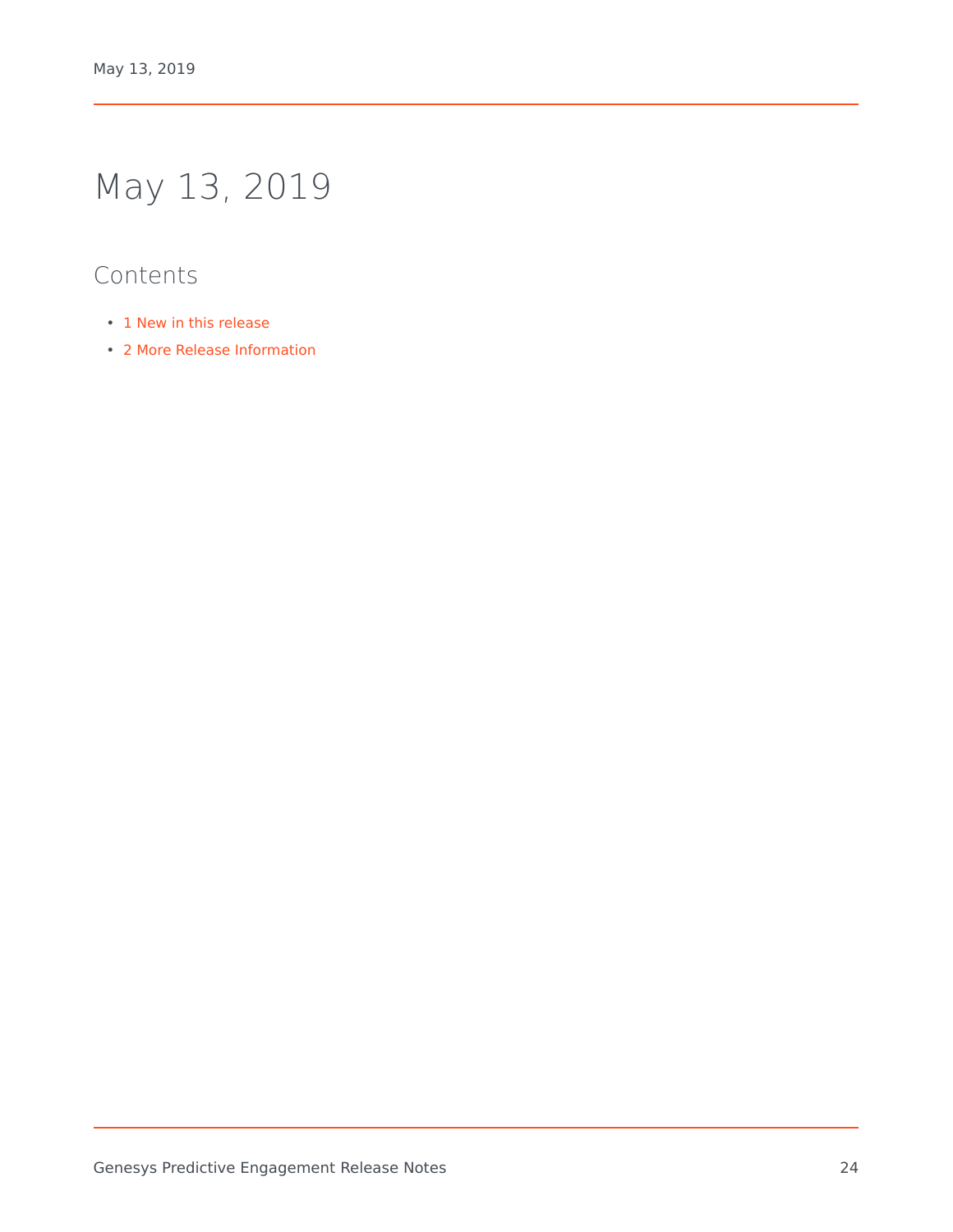Release Notes for the **9.0.002.05** release of the Predictive Engagement Plugin for Workspace Desktop Edition.

#### <span id="page-24-0"></span>New in this release

The 9.0.002.05 version of the Predictive Engagement Plugin for Workspace Desktop Edition supports the following additional languages:

- Dutch
- French
- German
- Italian
- Japanese
- Korean
- Portuguese
- Spanish
- Swedish

#### More Release Information

Other Genesys Resources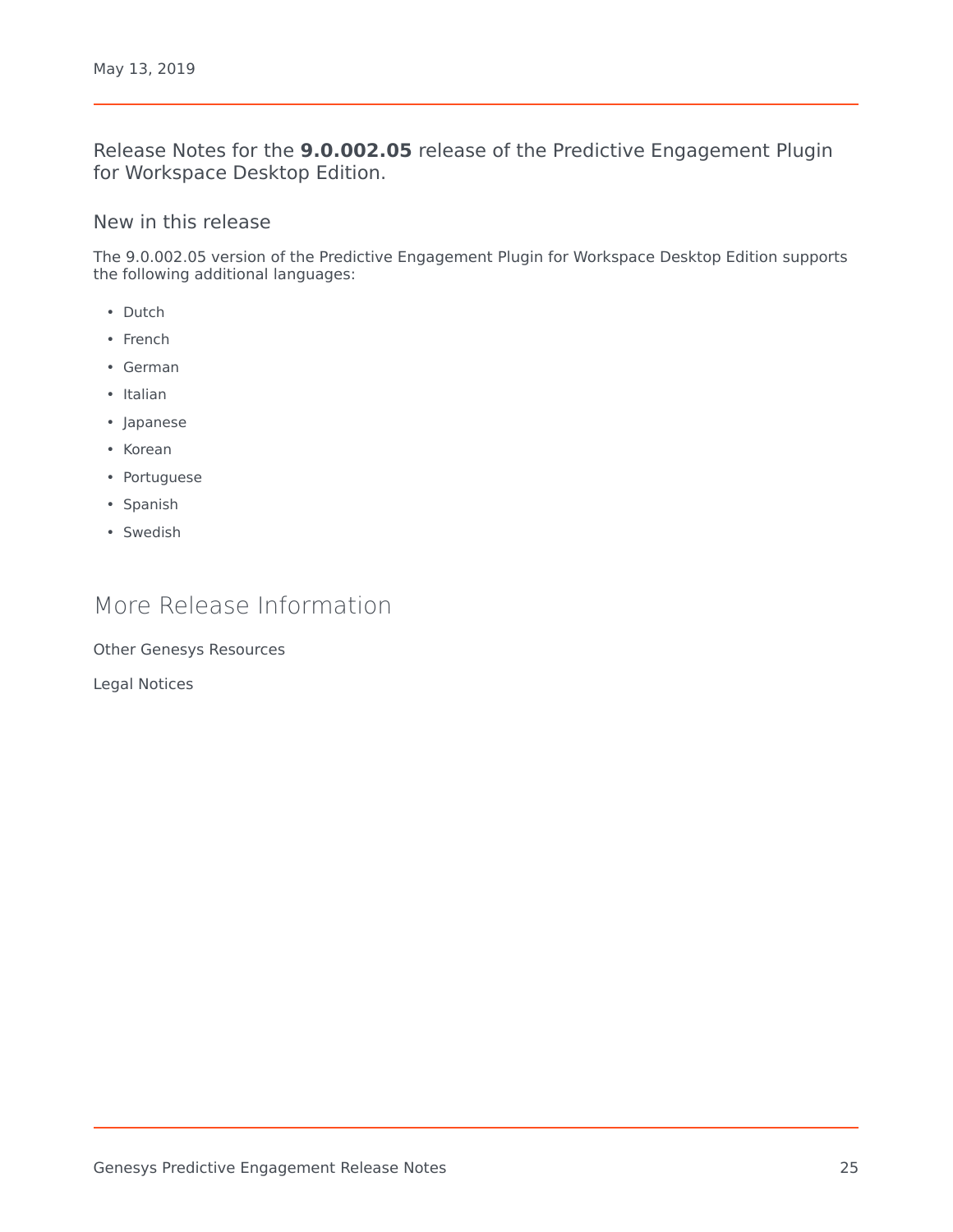### <span id="page-25-0"></span>November 9, 2018

- 1 [Genesys Predictive Engagement Plugin for Workspace Desktop Edition Version 9.0.001.01](#page-26-0)
- 2 [Deployment features](#page-26-1)
- 3 [More Release Information](#page-3-5)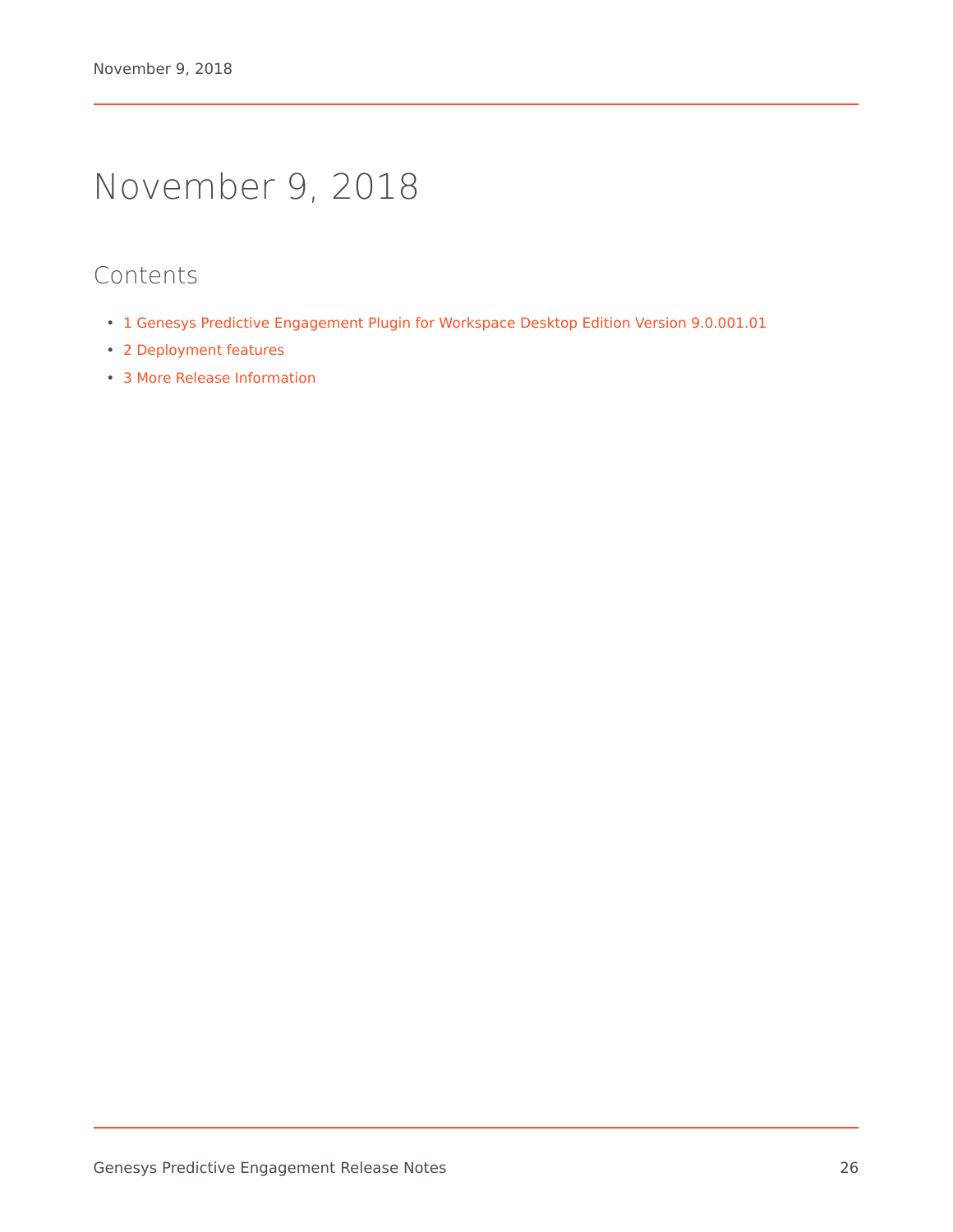Release Notes for the **November 9, 2018** release of the Genesys Predictive Engagement Plugin for Workspace Desktop Edition.

<span id="page-26-0"></span>Genesys Predictive Engagement Plugin for Workspace Desktop Edition Version 9.0.001.01

This is the first release of Genesys Predictive Engagement Plugin for Workspace Desktop Edition. The Genesys Predictive Engagement Plugin displays customer journey information to enable sales and service agents in better assisting customers and prospects.

#### <span id="page-26-1"></span>Deployment features

Deployment-related features of the Genesys Predictive Engagement Plugin include:

- Support for Non-ClickOnce deployments with Workspace Desktop Edition
- Access control by roles and permissions
- HTTP forward proxy for outgoing traffic from agent workstations

For more information, see Genesys Predictive Engagement Plugin for Workspace Desktop Edition Guide.

#### More Release Information

Other Genesys Resources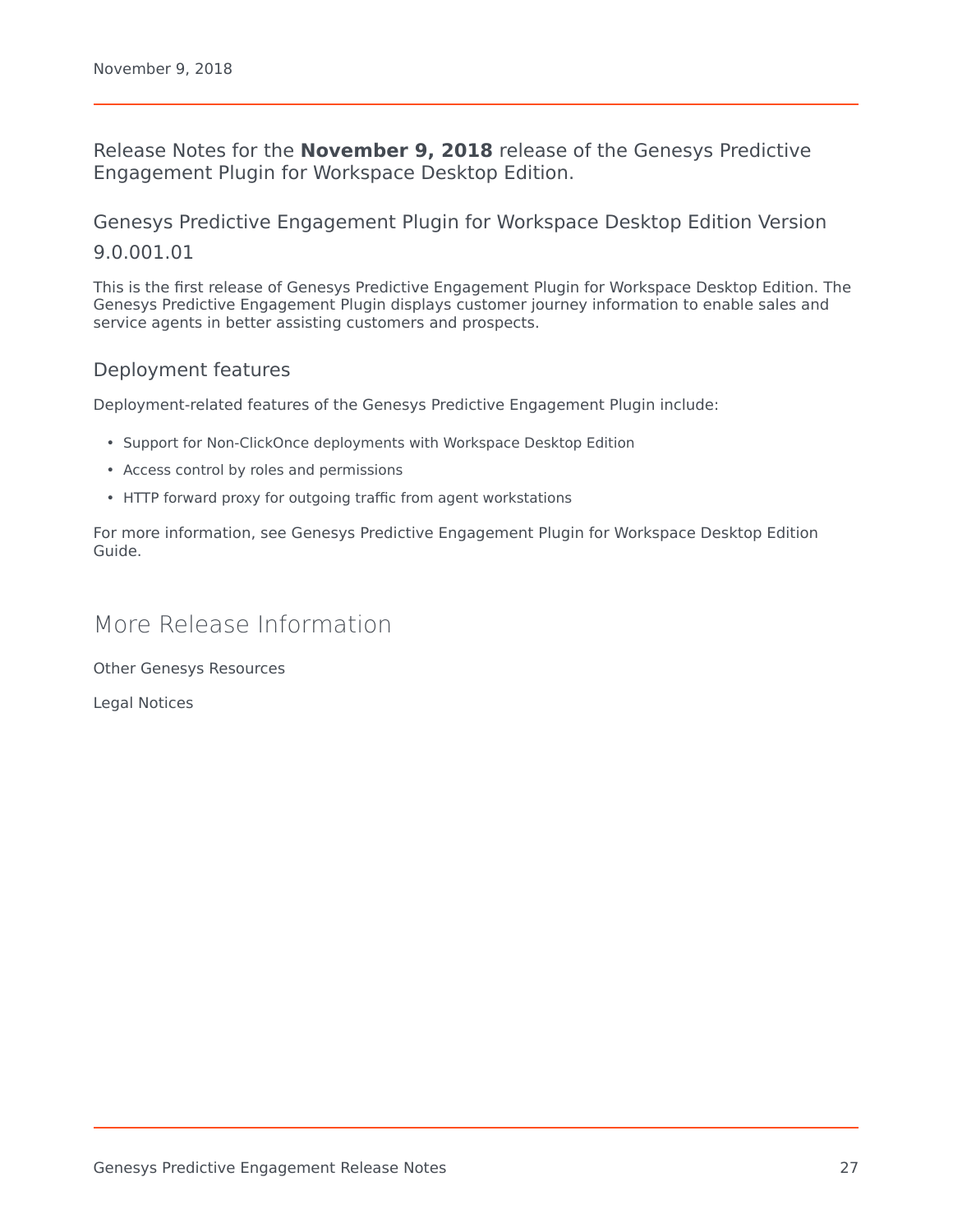# <span id="page-27-0"></span>Agent Pacing Service

- [1](#page-0-0)
- 2 [December 31, 2021](#page-3-1)
- 3 [More Release Information](#page-3-5)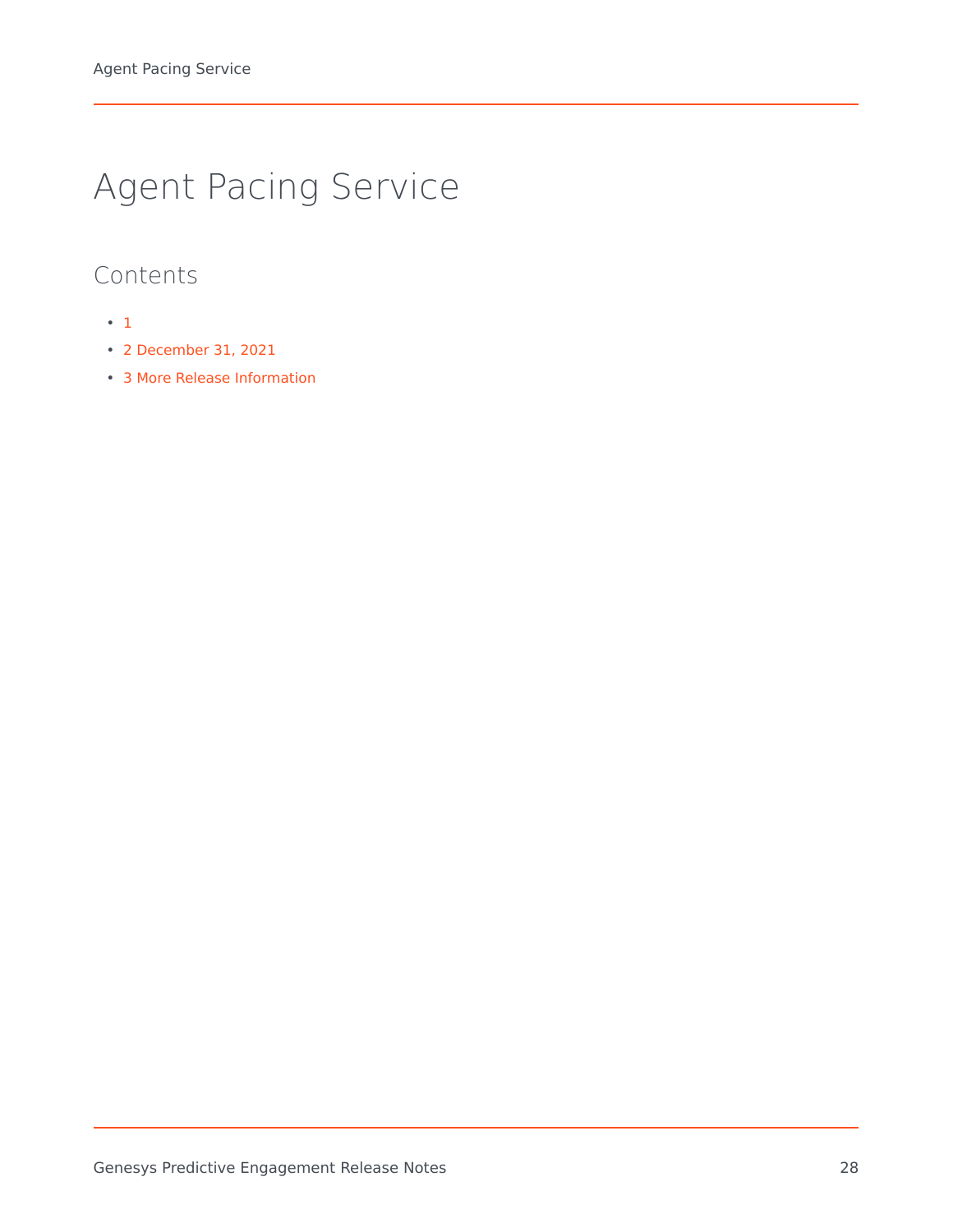• Security improvements

[December 31, 2021](https://all.docs.genesys.com/ATC/Current/ReleaseNotes/Pacing-Dec)

• Security improvements

### More Release Information

Other Genesys Resources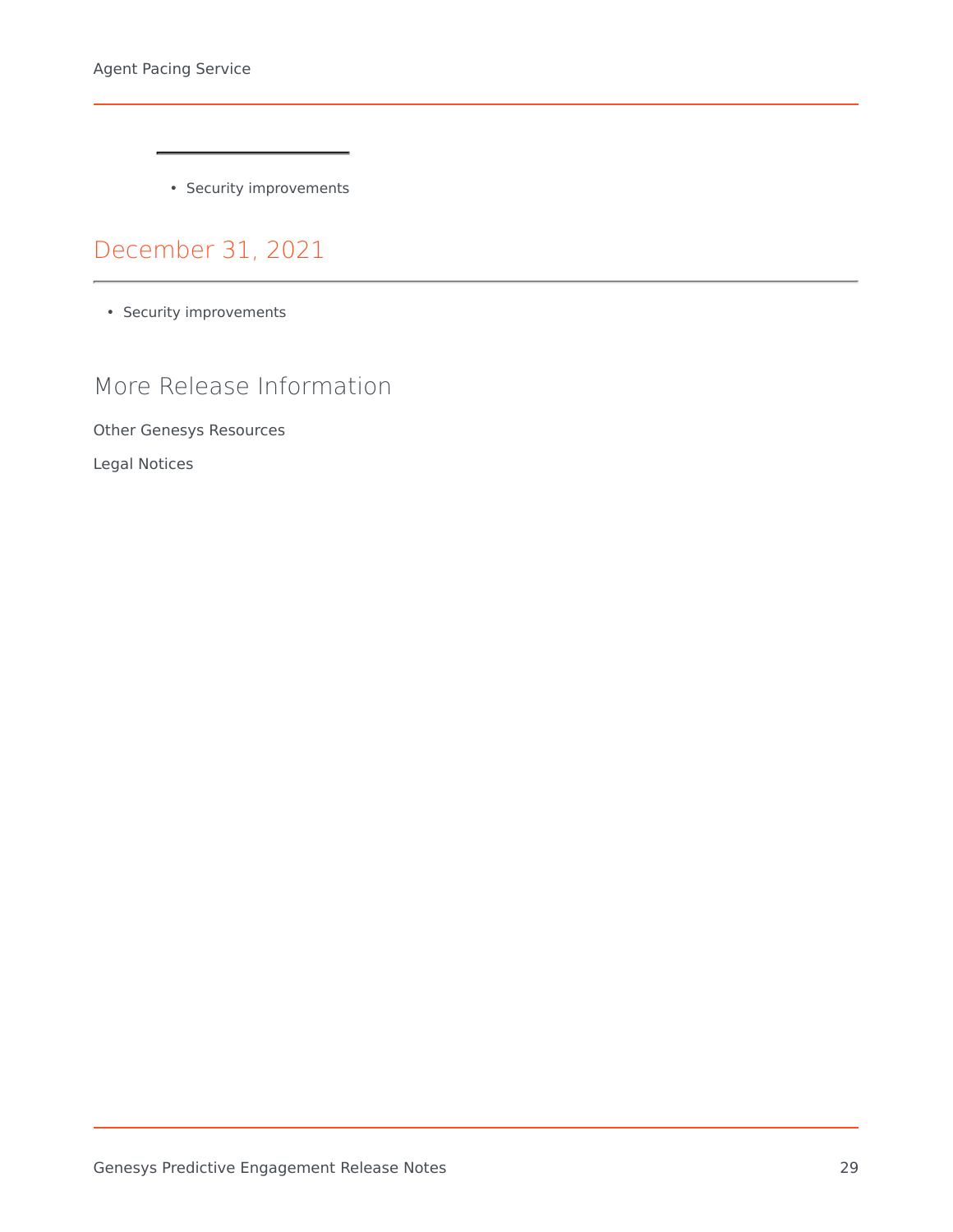# <span id="page-29-0"></span>November 9, 2018

- 1 [Agent Pacing Service version 9.0.001.01](#page-30-0)
- 2 [Schema modifications](#page-30-1)
- 3 [More Release Information](#page-3-5)